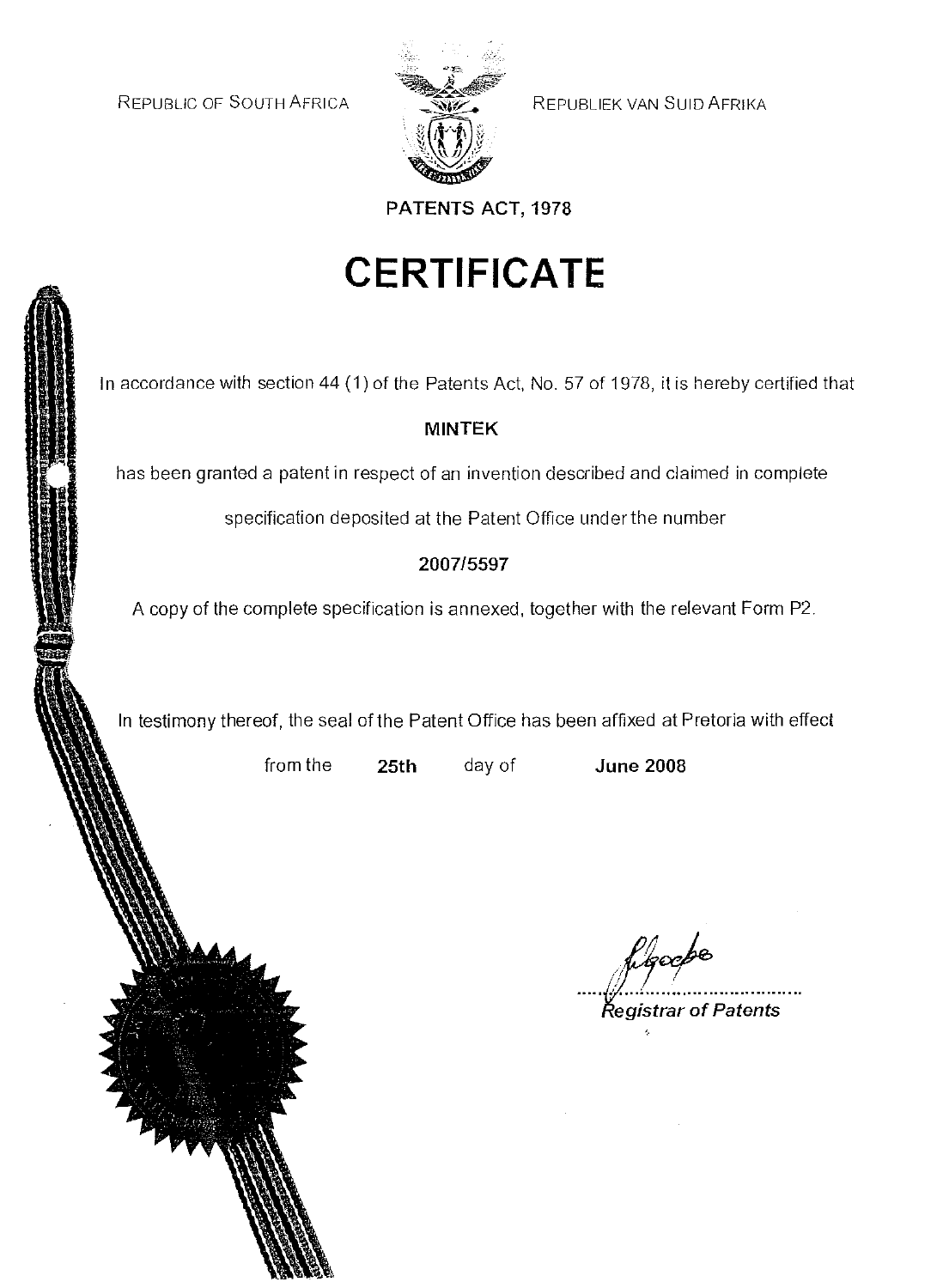#### FORM P2

MRF Ref: P.21477/MAJR

| <b>(EPUBLIC OF SOUTH AFRICA</b>                                         |                                   | <b>REGISTER OF PATENTS</b>               |                           |                                                                                                                |        | PATENTS ACT, 1978              |
|-------------------------------------------------------------------------|-----------------------------------|------------------------------------------|---------------------------|----------------------------------------------------------------------------------------------------------------|--------|--------------------------------|
|                                                                         |                                   |                                          |                           |                                                                                                                |        |                                |
| Official Application No.<br>$^{\prime}$ is the set of the set of $\sim$ | 7<br><u> 59</u><br>$\mathbb{F}^*$ | 22                                       | Lodging date: Provisional | 47                                                                                                             |        | Acceptance date:<br>25/04/2008 |
| <u>በበ 7</u><br>01<br>International classification                       |                                   |                                          | Lodging date: Complete    |                                                                                                                |        | Granted date:                  |
| C22B<br>51                                                              | $\tau$ .                          | 23                                       | 9 JULY 2007               |                                                                                                                | 2s/06/ | 10 Q.                          |
|                                                                         |                                   | Full name(s) of applicant(s)/Patentee(s) |                           |                                                                                                                |        |                                |
| <b>MINTEK</b><br>71                                                     |                                   |                                          |                           |                                                                                                                |        |                                |
|                                                                         |                                   |                                          |                           |                                                                                                                |        |                                |
|                                                                         |                                   | Applicant(s) substituted:                |                           |                                                                                                                |        | Date Registered:               |
| 71                                                                      |                                   |                                          |                           |                                                                                                                |        |                                |
|                                                                         |                                   | Assignee(s):                             |                           |                                                                                                                |        | Date Registered:               |
| 71                                                                      |                                   |                                          |                           |                                                                                                                |        |                                |
| 72                                                                      |                                   | Full name(s) of inventor(s)              |                           | SCHOUKENS, Albert Francois Simon; CURR, Thomas Robert; ABDELLATIF, Masud; WHYTE, Rodney Murison                |        |                                |
|                                                                         |                                   |                                          |                           |                                                                                                                |        |                                |
| Priority claimed                                                        |                                   | Country                                  |                           | Number                                                                                                         |        | Date                           |
| Note:                                                                   | 33                                | ZA.                                      | 31                        | 2005/0649                                                                                                      | 32     | 24 January 2005                |
| Use International                                                       | 33                                | (PCT)                                    | 31                        | (PCT/ZA2006/000011)                                                                                            | 32     | (24 January 2006)              |
| abreviation for Country.                                                | 33                                |                                          | 31                        |                                                                                                                |        |                                |
|                                                                         |                                   |                                          | Title of Invention:       |                                                                                                                |        |                                |
|                                                                         |                                   |                                          |                           |                                                                                                                |        |                                |
|                                                                         |                                   |                                          |                           | METAL VAPOUR CONDENSATION AND LIQUID METAL WITHDRAWAL                                                          |        |                                |
|                                                                         |                                   |                                          |                           |                                                                                                                |        |                                |
|                                                                         |                                   | Address of applicant(s)/patentee(s)      |                           |                                                                                                                |        |                                |
| 200 Hans Strijdom Drive, Randburg, 2194                                 |                                   |                                          |                           |                                                                                                                |        |                                |
|                                                                         |                                   |                                          |                           |                                                                                                                |        |                                |
|                                                                         |                                   |                                          | Address for Service:      |                                                                                                                |        |                                |
|                                                                         |                                   |                                          |                           |                                                                                                                |        |                                |
|                                                                         |                                   |                                          |                           | McCALLUM, RADEMEYER & FREIMOND, Maclyn House, 7 June Avenue, Bordeaux, Randburg · P.O. Box 1130, Randburg 2125 |        |                                |
| Patent of Addition to Patent No.:                                       |                                   | Date of any change:                      |                           |                                                                                                                |        |                                |
| 54<br>74<br>61<br>Fresh Application based on:                           |                                   | Date of any change:                      |                           |                                                                                                                |        |                                |

 $\frac{1}{2}$ 

 $\overline{\phantom{a}}$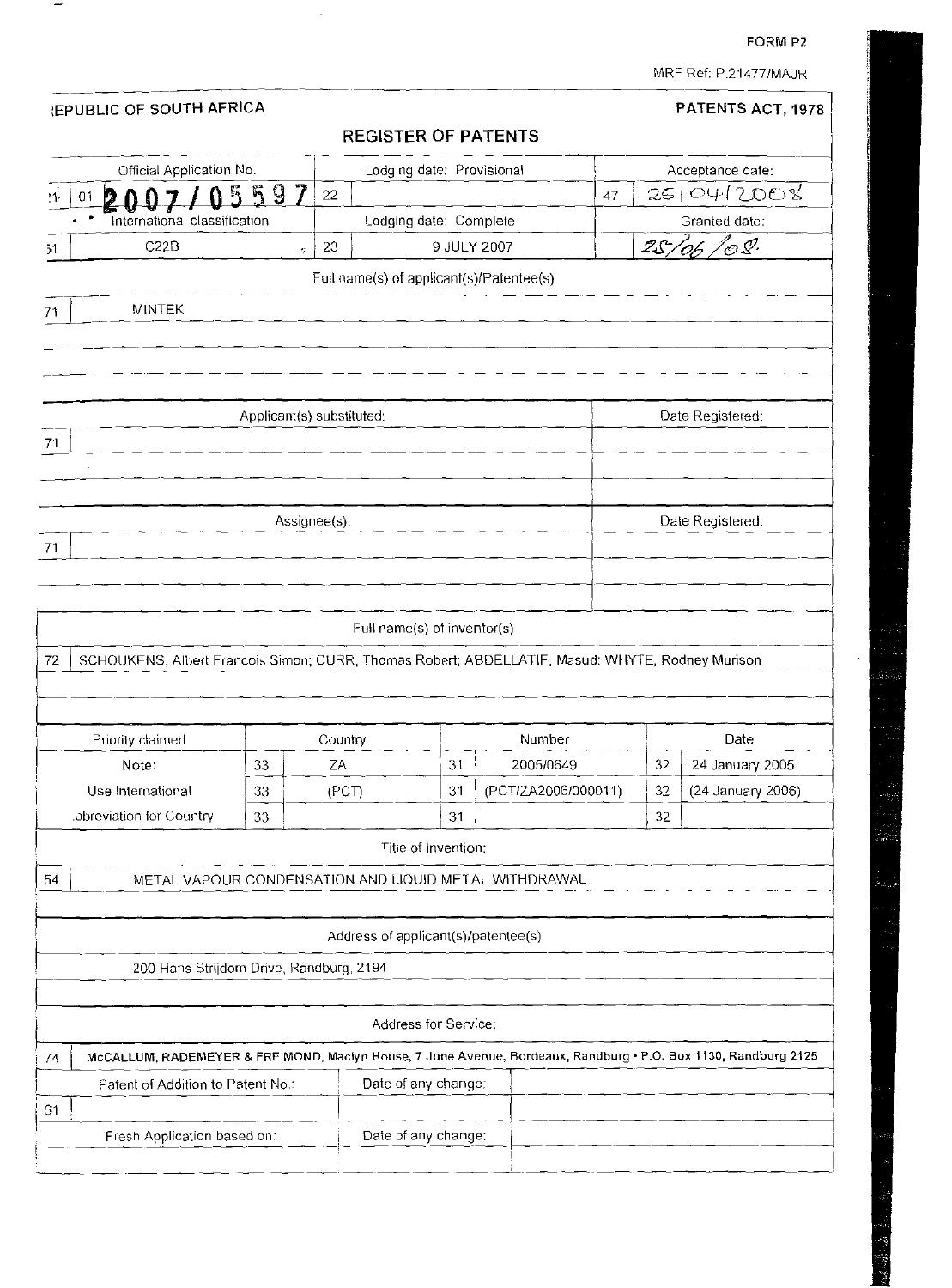(12) INTERNATIONAL APPLICATION PUBLISHED UNDER THE PATENT COOPERATION TREATY (PCT)

(19) World Ini~~~~:n~ro~l~:~l Organization • ImillIIIl1ml <sup>11</sup> <sup>1111111111111111111111111</sup> <sup>111111111111111111111</sup> I11111111111111111111111111111111



- (51) International Patent Classification: *C22B 26/22* (2006.01) *C22B 19/18* (2006.01)
- (21) International Application Number: PCT/ZA2006/000011
- (22) International Filing Date: 24 January 2006 (24.01.2006)

English (25) Filing Language:

English (26) Publication Language:

- 24 January 2005 (24.01.2005) ZA (30) Priority Data: *2005/0649*
- (71) Applicant *(for all designated States except US):* .MINTEK [ZAr7.AJ; 200 Ilans Strijdom Drive, 2125 Randburg (ZA). (84) Designated States *[unless otherwise indicated. for every*

#### (72) Inventors; and

(75) Inventors/Appllcunus *(jor us only):* SCHOUKENS, Albert, Francols, Simon IZA/ZA1; *Clo* 200 Hans Strijdom Drive. 2125 Randburg (ZA). CURR, Thomas, Robert [ZA/ZA]; *C/o* 200 Hans Strijdom Drive, 2125 Randburg (ZA). ABDELLATIF, Masud [ZA/ZA]; C/o 200 Hans Strijdom Drive, 2125 Randburg (ZA). WHYTE, Rodney, Murison [ZA/ZA]; C/o 200 Hans Strijdom Drive, 2125 Randburg *(LA).*

#### (43) International Publication Date  $\overline{PCT}$  (10) International Publication Number 27 July 2006 (27.07.2006)  $\qquad \qquad ^{P\cup 1} \qquad \qquad WO$  2006/079125 A1

- (74) Agent: McCALLUM, RADEMEYER & FREIMOND: Po Box 1130, Maclyn House, 7 June Avenue, 2125 Bordcaux, (ZA).
- (81) Designated Slates *(unless otherwise indicated. for every kind ofnationut protection available):* AE, AG, AL, AM, Al, *AV, AL,* BA, BB. no, llR, BW, BY. *BL,* CA, CH, CN. CO, CR, CV, CZ, DE, DK, OM. OZ, RC. EE, EG, ES, H. GB, GO, GE, GH, GM. HR, HU, ID. IL, IN, IS. JP, KE. KG, KM, KN, KP, KR, KZ, LC, LK, LR, LS, LT, LU, LV, LY, MA, MD, MG, MK, MN, MW, MX, MZ, NA, NG, NI, NO, NZ, OM, PG, PH, PI., Pl, RO, RU, SC, SD. SE, SG. SK, SL, SM, SY, TJ, TM, TN, TR, TT, TZ, UA, UG, US, UZ. VC, VN, YlJ, ZA, ZM. Zw.
- *kind of regi011111 protection available):* ARIPO (BW, GH, GM, KE, LS, MW, MZ, NA, SO. SI., SZ, TZ, UG, ZM. ZW), Eurasian (AM, AZ, BY, KG, KZ, MD, RU, TJ, TM). European (AT, BE, BG, CH, CY, CZ, DE, DK, EE, ES, FI, FR, GB, GR, HU, IE, IS, IT. LT, LU, LV, MC, NL, PL, PT, RO, SE, SI. SK. TR), OAPI (BI', *Bl,* Cl', CG, Cl, CM. GA. GN, GQ, GW, ML, MR, NE, SN, TD, TG).

#### Published:

*with international search report*

*[Continued on next page]* 



(57) Abstract: Liquid metal is continuously recovered by condensing metal vapour in a sealed system, more or less at atmospheric pressure, and collecting liquid metal in a crucible. The contents of the crucible are agitated and the temperature is controlled to prevent the liquid metal from solidifying. Liquid metal and dross are tapped from the crucible.

- ;;;;;;;;; - 1 If) <u>م.</u> 06/079 Q  $\bullet$ = -<br>-<br>-<br>-- -;;;;;;;;; ;;;;;;;;;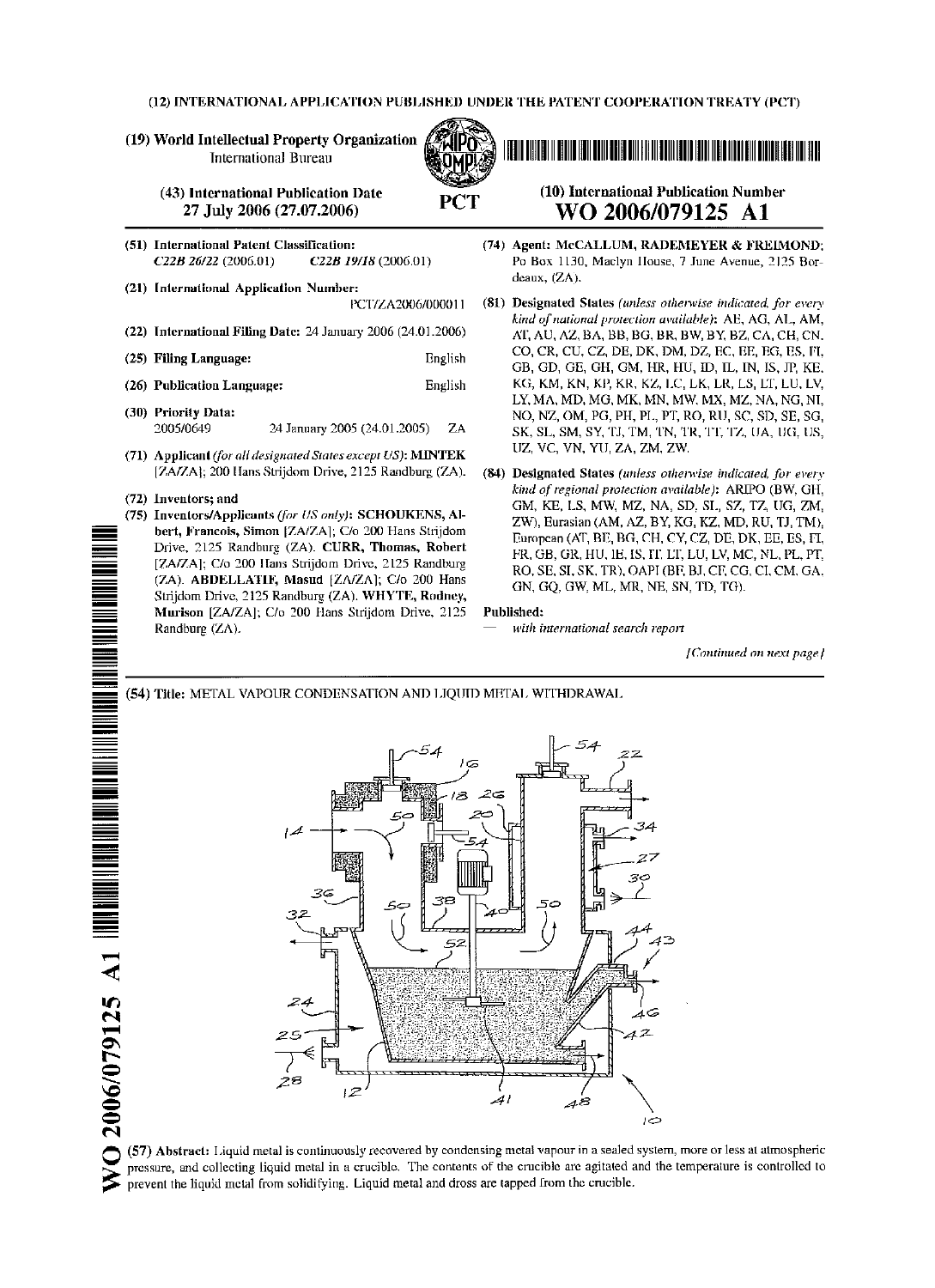*before the expiration oJ the time limit for amending the claims* and to be *republished* in the event of *receipt* of *amendments*

*For two-letter codes and other abbreviations. refer to the "Guidance Notes on Codes andAbbreviations" appearing at* lire *begin- /ling ofeach regular issue ofthe PCT Garene.*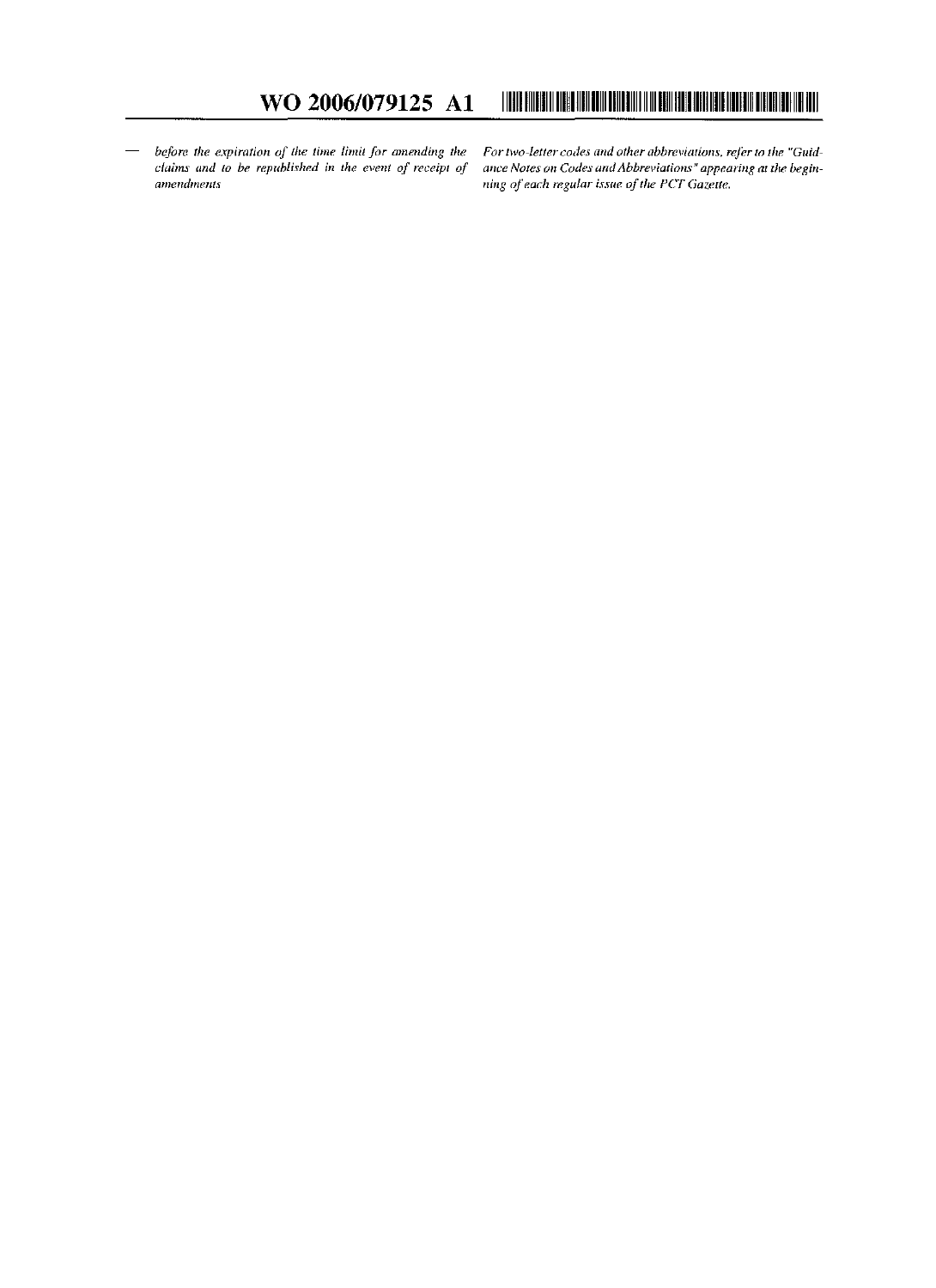1

#### METAL VAPOUR CONDENSATION AND LIQUID METAL WITHDRAWAL

#### BACKGROUND OF **THE** INVENTION

**[0001]** This invention relates generally to the condensation of metal vapours, and to the continuous or semi-continuous withdrawal of liquid metal from a condenser.

- 5 **[0002]** The invention is described hereinafter with particular reference to the condensation of magnesium vapour, and the withdrawal of liquid magnesium from a condenser. It is to be understood that this is given by way of a non-limiting example and that the principles of the invention can be applied to other volatile metals such as zinc, calcium, sodium, potassium, and phosphorus.
- 10 **[0003]** The metallic vapour may be pure or it may be mixed with an inert gas such as argon, and it may contain dross, i.e. solid process contaminants, such as magnesium oxide.

**[0004]** US patent No 2,971,833 entitled "Process of Manufacturing Magnesium" (J. Artru et al) describes what is known as a Magnetherm furnace and condenser for the 15 manufacture of magnesium. The Magnetherm process involves the thermal production of magnesium vapour in a furnace and the condensation of the vapour in a condenser. The vapour is conducted to a condensation zone in the condenser where it is condensed as partly liquid and partly solid magnesium. The process is carried out under a vacuum of 2 kPa to 10 kPa and the condenser crucible is cooled 20 from the outside either by water-spray cooling or by immersion in a tank with circulating water. Since the furnace-condenser system is maintained under vacuum, and because the magnesium in the condenser is mostly solid, the process is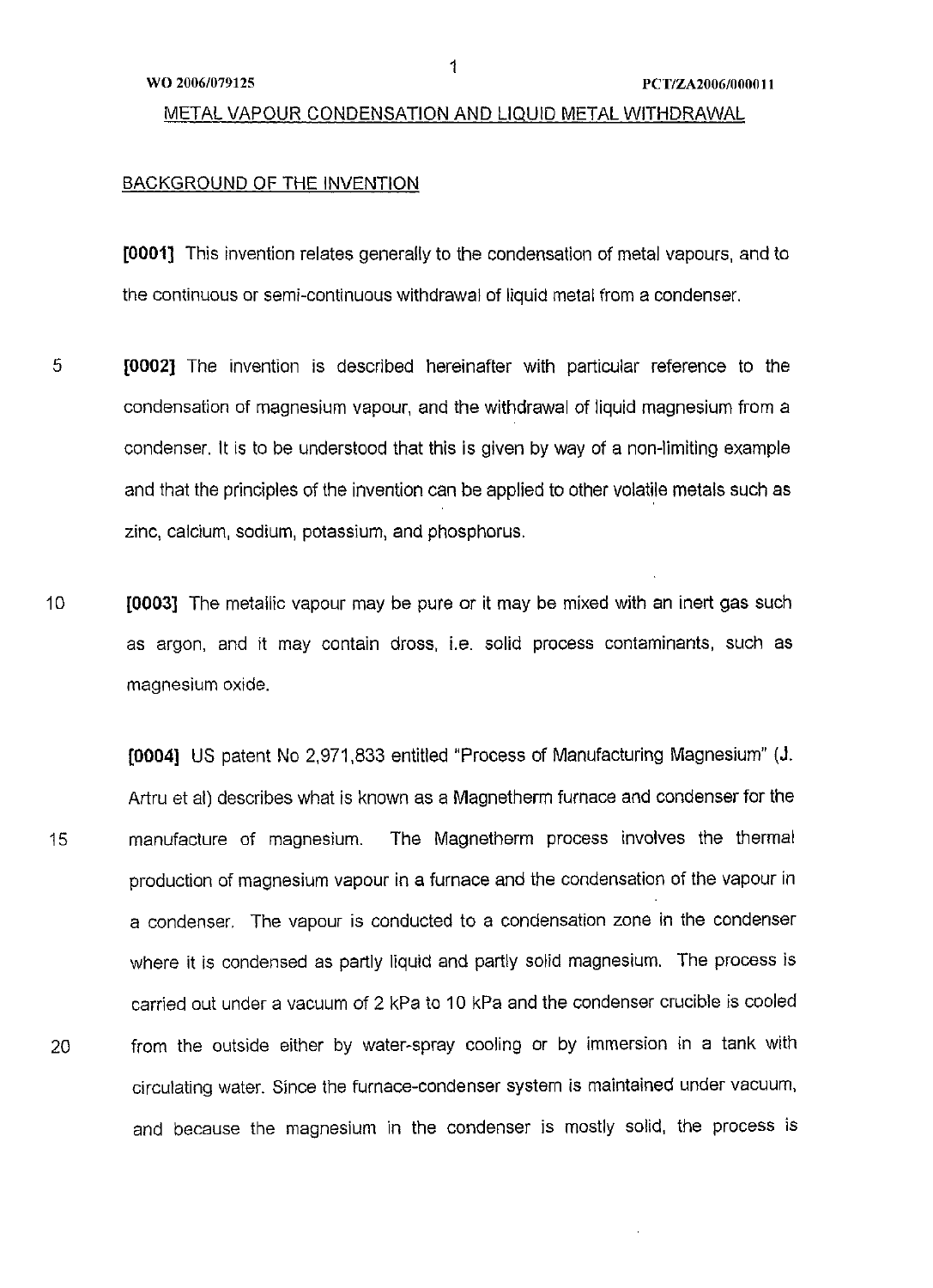**WO** 2006/079125 PCT/ZA2006/000011 essentially a batch process which is repeated every 12 to 24 hours. The vacuum has to be broken to remove the slag periodically from the furnace and to replace the full condenser crucible with an empty one.

- **[0005]** The product vapour generated in a thennal magnesium process such as the 5 Magnetherm process inherently contains some undesirable solid particles of magnesium oxide, magnesium nitride, silicon oxide, calcium oxide, aluminium oxide, and carbon. The mixture of these solid particles is called dross. Most of the dross particles accumulate in the condenser crucible. In order to achieve continuous magnesium operation, a means of dross removal from the condenser has to be 10 included in the design and the operating method of the condenser. The magnesium generating furnace may contain an underflow-overflow weir arrangement for continuous withdrawal of slag and residual ferrosilicon which are produced as byproducts in the furnace to make the whole process of magnesium generation and condensation continuous.
- 15 **[0006]** It is an objective of this invention to provide a method and apparatus for continuous metal condensation and withdrawal of condensed liquid metal by operating at, or close to, atmospheric pressure, by suitable temperature control of the condenser, and by stirring of the condenser contents to allow continuous or semicontinuous withdrawal of metal from a condenser crucible.

### 20 SUMMARY OF THE INVENTION

**[0007]** The invention provides a method of condensing metal vapour which includes the steps of:

 $\mathcal{P}$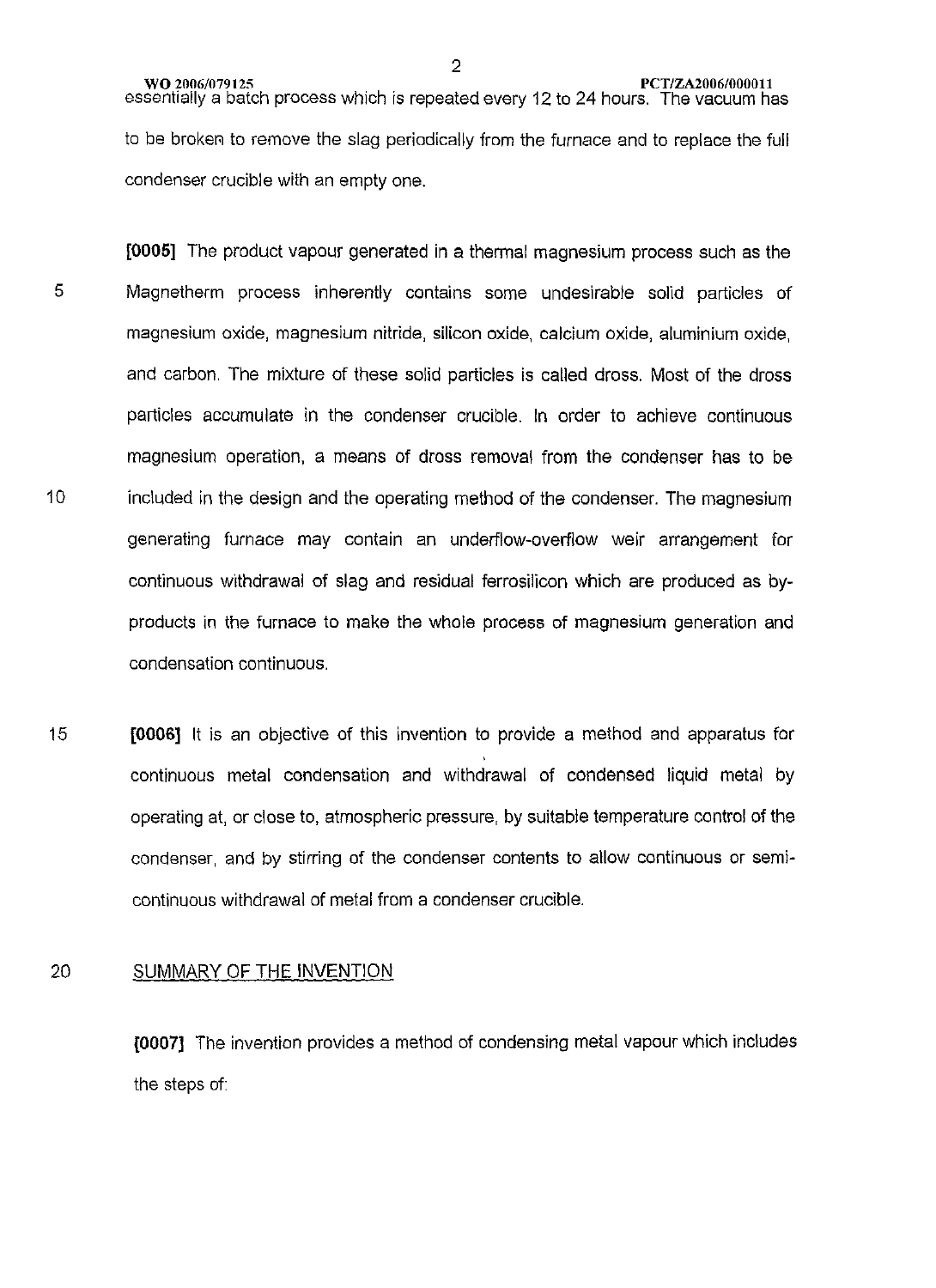**WO** 2006/079125 PCT/ZA2006/000011 (a) directing a stream of metal vapour at, or close to, atmospheric pressure into a sealed condenser apparatus which includes a receiving crucible',

3

- (b) controlling the temperature inside the crucible so that the metal vapour condenses, and is kept as liquid metal in the crucible;
- (c) agitating the crucible contents of liquid metal and dross in order to pull in dross, metal vapour, and liquid metal droplets, to suspend the dross into the liquid metal, to dissipate energy of condensation and transfer this energy to side-walls of the crucible and into a heat transferring medium and so improve the efficiency of condensation; and
- (d) tapping liquid metal and dross from the crucible as a slurry, without interrupting the production and condensation of metal vapour.

**[0008]** The dross may comprise solid particles of mainly metal oxides.

**[0009)** "Slurry", as used herein, designates a suspension or emulsion of dross in liquid metal.

15 **[0010)** The metal vapour may be the vapour of a volatile metal such as magnesium, zinc, calcium, sodium, potassium, and phosphorus. **In** the case of magnesium, the contaminants may be solids such as magnesium oxide, magnesium nitride, and silicon oxide.

**[0011]** In step (a) the stream may be directed at a controlled rate into the condenser 20 apparatus. The metal vapour may be mixed with an inert gas such as argon, and with dross, i.e. solid particles such as magnesium oxide.

**[0012)** The metal vapour, in step (a), may have a pressure of from 0.7 to 1.2 atm.

10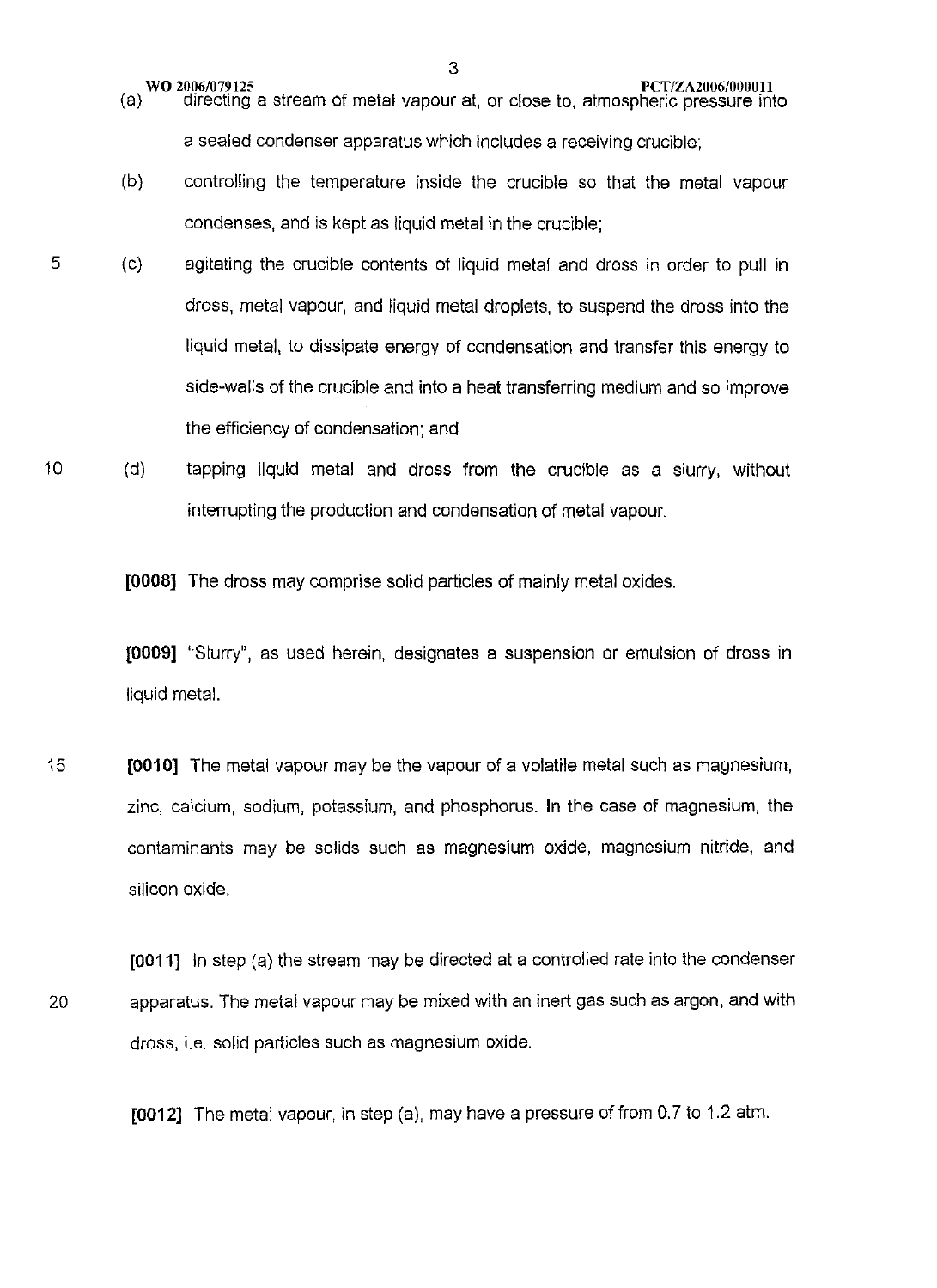**WO** 20061079125 PCT/ZA2006100001l **[0013]** The metal generating furnace may contain an underflow-overflow weir arrangement for continuous withdrawal of slag and residual ferrosilicon that are produced as by-products in the furnace to make the whole process of metal generation and condensation continuous.

5 **[0014]** In the case of magnesium the partial pressure of the magnesium vapour entering the condenser apparatus may be kept in the range of 0.7 to 1.2 atm. The partial pressure of the inert gas entering the condenser apparatus may be maintained in the range from 0 to 0.3 atm.

**[0015]** In step (b) the temperature inside the crucible may be controiled so that the 10 vapour is condensed into liquid metal but so that the liquid metal is not ailowed to solidify.

**[0016]** In step (c) the agitation (e.g. stirring) may be controlled so that the dross is suspended into the liquid metal to ailow tapping of the mixture as a slurry. The agitation induces a uniform temperature distribution within the liquid metal bath by 15 effectively dissipating the energy of condensation through side-wails of the crucible and into the heat transferring medium, which improves the efficiency of metal condensation.

**[0017]** A substantial temperature gradient may exist inside the complete furnace condenser system, including the connection between the furnace and the condenser 20 crucible. For example, magnesium melts at a temperature of about 650°C, and is vaporised at about 1100°C. Clearly the magnesium vapour leaving the furnace has a temperature that is high enough to prevent magnesium condensation at the connection between the furnace and the inlet to the condenser apparatus. The liquid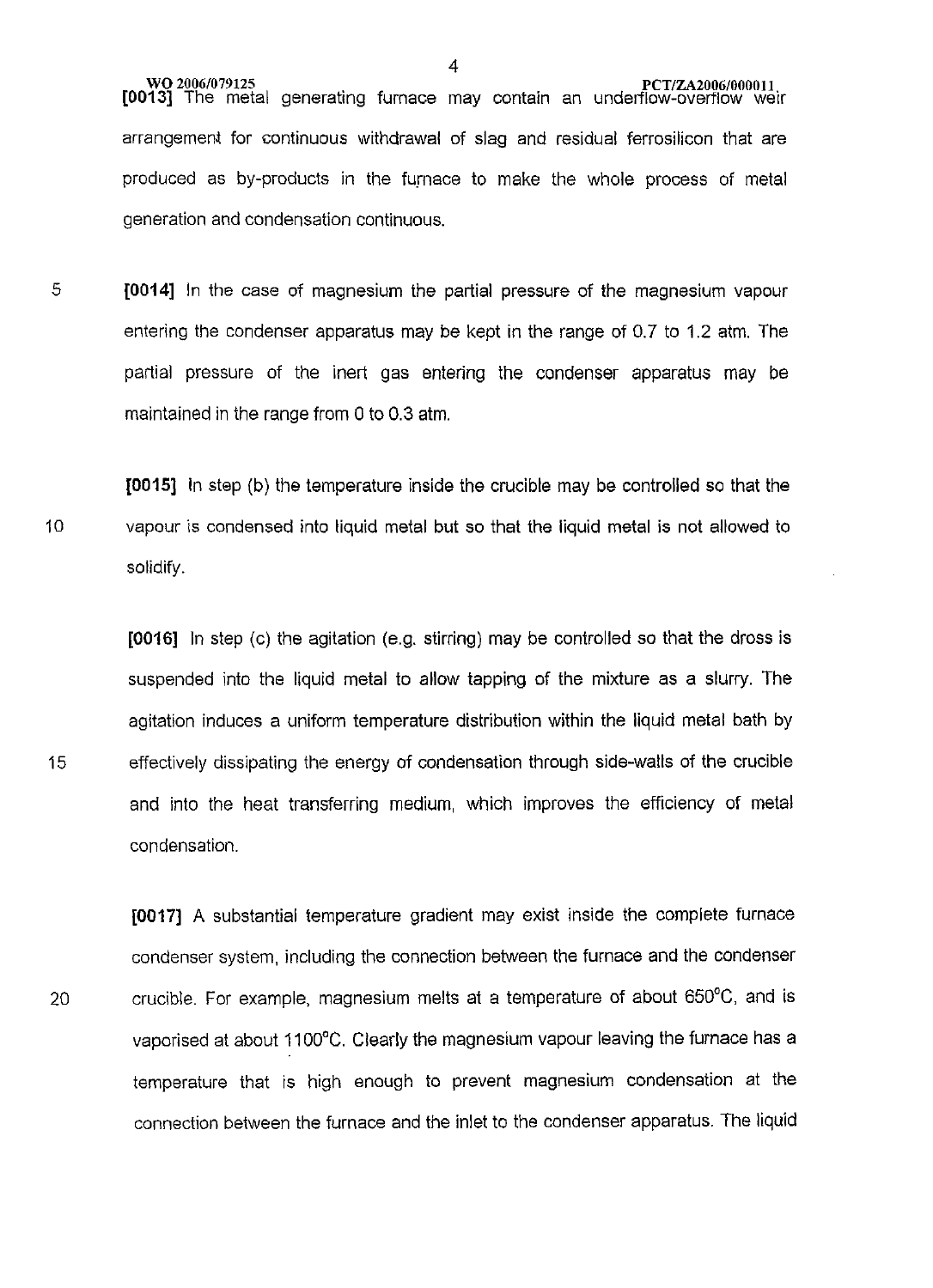**WO***2006/079125* 5 PCT/ZA2006/000011 magnesium in the condenser apparatus must be maintained at a temperature in excess of 650°C, but below 1100°C, which is the boiling point of magnesium.

**[0018]** The temperature inside the condenser apparatus may be controlled by circulating a heat transferring medium, through one or more jackets within the 5 condenser apparatus or by using any other heat exchange device. The heat transferring medium may be a hot gas, ambient air, steam, a liquid metal, e.g. tin or lead, or a liquid salt or mixtures of salt such as mixtures of sodium chloride, potassium chloride, and magnesium chloride.

- **[0019]** Initially the heat transferring medium may transfer heat from an external 10 source to the condenser apparatus but thereafter, as the temperature of the condenser apparatus rises due to the intake and condensation of the metal vapour, heat may be extracted from the condenser apparatus and the heat transferring medium may be taking heat away from the condenser apparatus.
- **[0020]** Agitation of the crucible contents may be effected by means of a stirrer with 15 an impeller which is designed to create a vortex in order to pull solid particles and metal vapour and liquid droplets (fog or mist) into the melt. The desired flow and mixing pattern may be enhanced by installing baffles or fins in the condenser crucible.

**[0021]** The liquid metal and suspended solids may be tapped from the crucible in 20 any appropriate way on a continuous or semi-continuous basis. For example the liquid metal and suspended solids may be tapped through an outlet pipe or may be siphoned from the crucible. Salt fluxes such as sodium chloride, potassium chloride,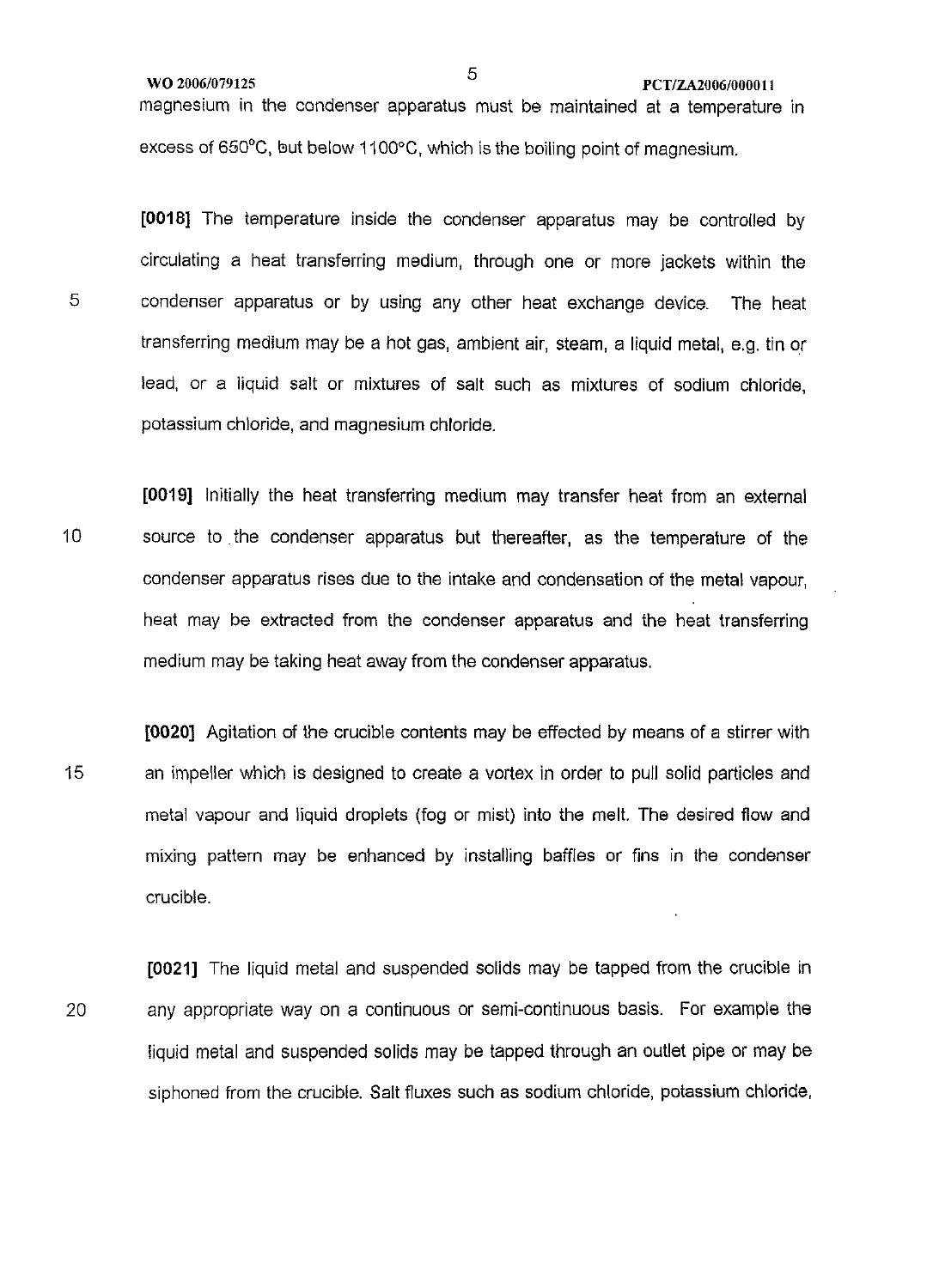6

**wo** 2006/079125 PCT/ZA2006/000011 magnesium chloride, aluminium fluoride, and cryolite may be added to the condenser to enhance magnesium tapping.

**[0022]** The invention also extends to a condenser apparatus for condensing metal vapour which comprises a receiving crucible, an elbow, a secondary condenser, an 5 inlet through which metal vapour is directed through the elbow into the crucible, at least one temperature control arrangement for controlling temperatures inside the crucible, the elbow, and the secondary condenser so that the metal vapour condenses into liquid metal which is kept as liquid metal in the condenser apparatus, a mixing arrangement to suspend dross particles into liquid metal in the crucible and 10 to dissipate energy of condensation, and an outlet through which liquid metal, mixed with dross, is drawn from the crucible.

> **[0023)** Cleaning devices, such as plungers devices (e.g. sliding metal shafts with discs, actuated by hydraulics) may be used to keep passageways between the inlet and the outlet of the condenser apparatus open.

#### 15 BRIEF DESCRIPTION OF THE DRAWING

**[0024]** The invention is further described by way of example with reference to the accompanying drawing which illustrates from a side and in cross section apparatus for condensing magnesium vapour according to the invention.

#### DESCRIPTION OF PREFERRED EMBODIMENT

20 **[0025]** The accompanying drawing illustrates a condenser apparatus 10, according to the invention, which includes a cylindrical receiver crucible 12 which is made of steel, an inlet 14 through which magnesium vapour is introduced into the condenser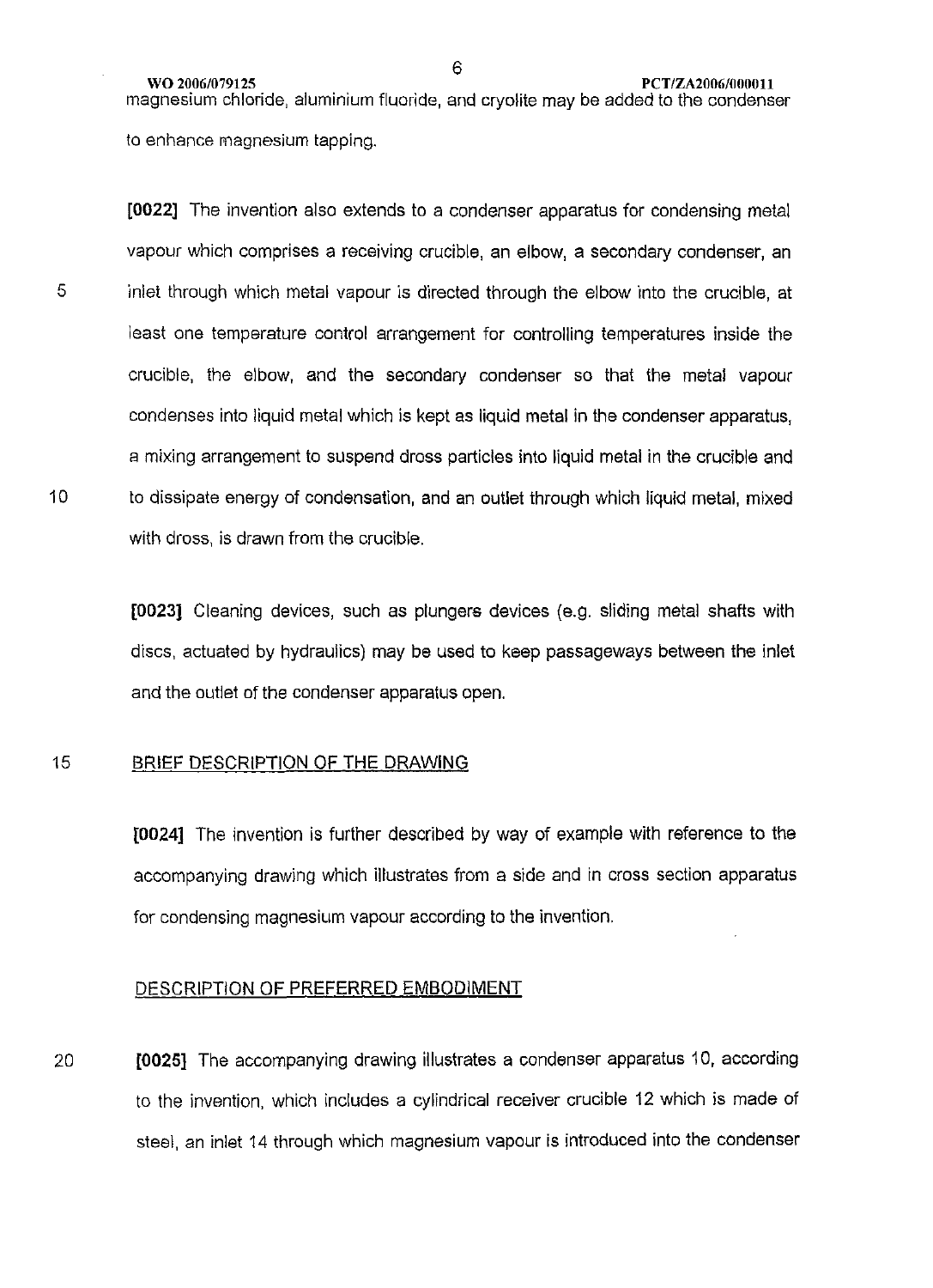**WO** 2006/079125 PCT/ZA20061000011 apparatus and a condenser top section or elbow 16 which forms a connection between a furnace (not shown) and the crucible. Magnesium vapour, introduced at the inlet 14, may be mixed with an inert gas such as argon, and may contain solid particles such as magnesium oxide. A thermally insulating refractory material 18 is 5 included in an upper part of the elbow 16.

**[0026]** A steel exit pipe 20 forms a secondary magnesium condenser, which terminates in a condenser outlet 22.

**[0027]** Sleeves or jackets 24 and 26 extend respectively around the crucible 12 and around the secondary condenser 20. The jackets are connected to temperature 10 controliing devices (not shown) Which, in this example, are based on the use of hot gas and cooling air. The inside of the crucible 12 is maintained at an appropriate temperature for condensation of magnesium vapour as liquid magnesium by blowing a heat transferring medium which, according to requirement, is either cooling air or hot combustion gases, tangentially into an annular space 25 between the jacket 24 15 and the crucible. Similarly by blowing cooling air or hot gas into an annular space 27 between the pipe 20 and the jacket 26, the inside of the secondary condenser 20 is maintained at a suitable temperature for condensation of magnesium vapour as liquid magnesium. Spirals may be located in the annular spaces around the crucible 12 and the pipe 20 to reduce any possible large temperature differences in these 20 spaces.

> **[0028]** The temperatures inside the crucible 12 and the secondary condenser 20 are maintained at 650°C to 750°C by regulating the supply of propane gas to burners 28 and 3D, that are positioned to heat the crucible and the secondary condenser respectively. Heat can be extracted from the crucible and the secondary condenser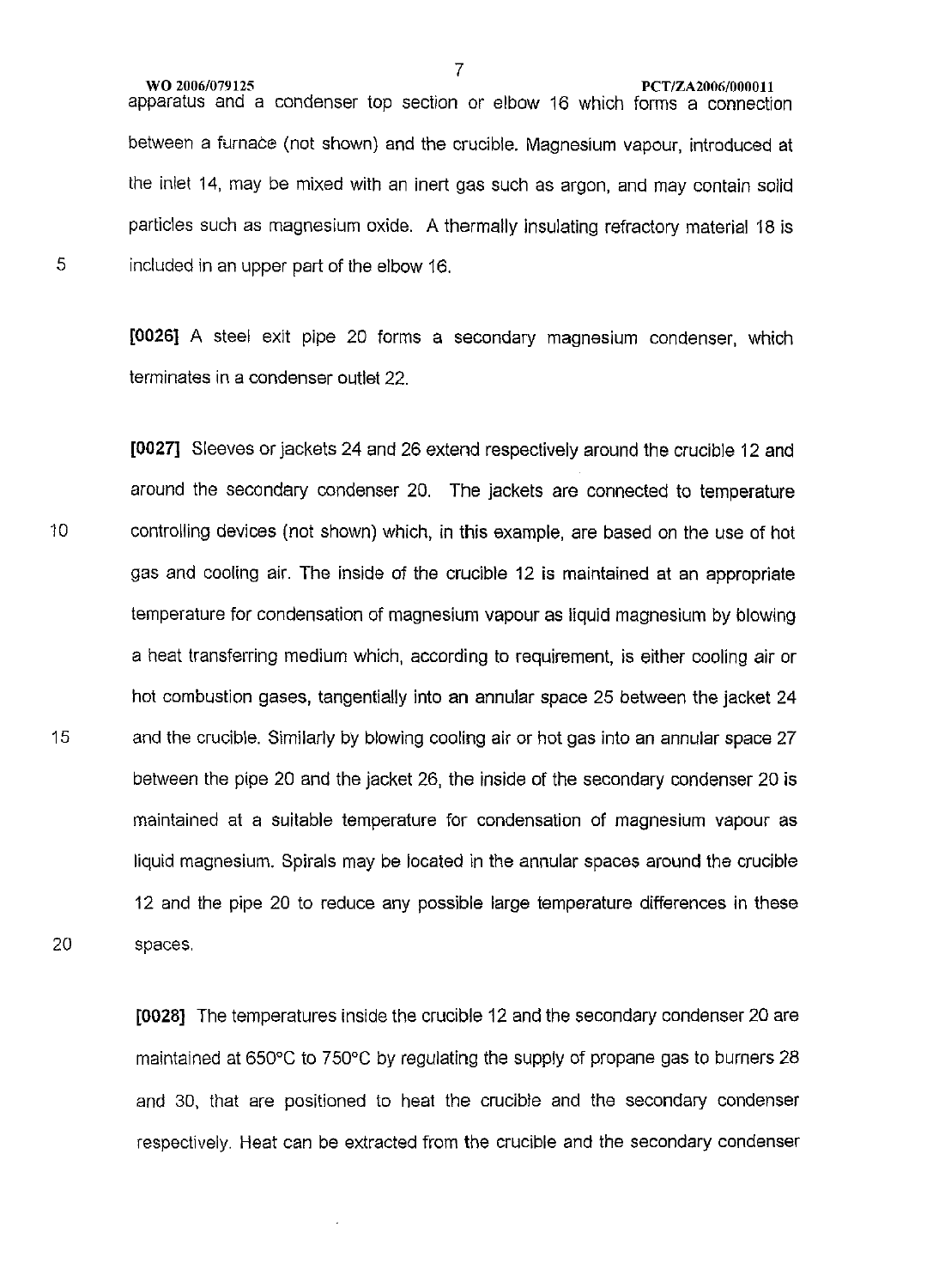<sup>8</sup> **WO** 2006/079125 PCT/ZA2006/000011 by blowing cooling air into the annular spaces 25 and 27 respectively, and so onto the walls of ·the crucible and the secondary condenser. When the flows of propane gas to the burners 28 and 30 are switched off, burner fans (not shown) can be used to blow cooling air into the annular spaces 25 and 27. The heat transferring medium 5 exits the annular spaces via openings 32 and 34 for the crucible and the secondary condenser respectively.

**[0029]** The temperature control is thus effected at least by using heat exchanger principles. In this example a heat exchange device is formed by the jackets which enclose the spaces 25 and 27 through which the heat transfer medium is circulated. 10 For a gas this can be done by using fans. When liquids are used suitable pumps are employed. Depending on circumstances liquid heat transferring mediums can be selected for example from tin, lead, sodium, potassium, and salts of sodium, potassium and magnesium, in molten form.

**[0030]** A lower part 36 of the elbow 16 and a roof 38 of the crucible can contain 15 similar temperature controlling arrangements as the crucible and the secondary condenser. These components are not shown in the drawing.

**[0031]** The contents of the crucible are agitated by being stirred by a variable speed mixer 40 so as to suspend solid dross particles, such as magnesium oxide particles, into the liquid magnesium and, by so doing, to allow tapping of the mixture as an 20 emulsion or slurry. An impeller 41 of the mixer is designed to create a vortex to pull magnesium vapour, liquid magnesium droplets, and solid particles of dross into the molten magnesium.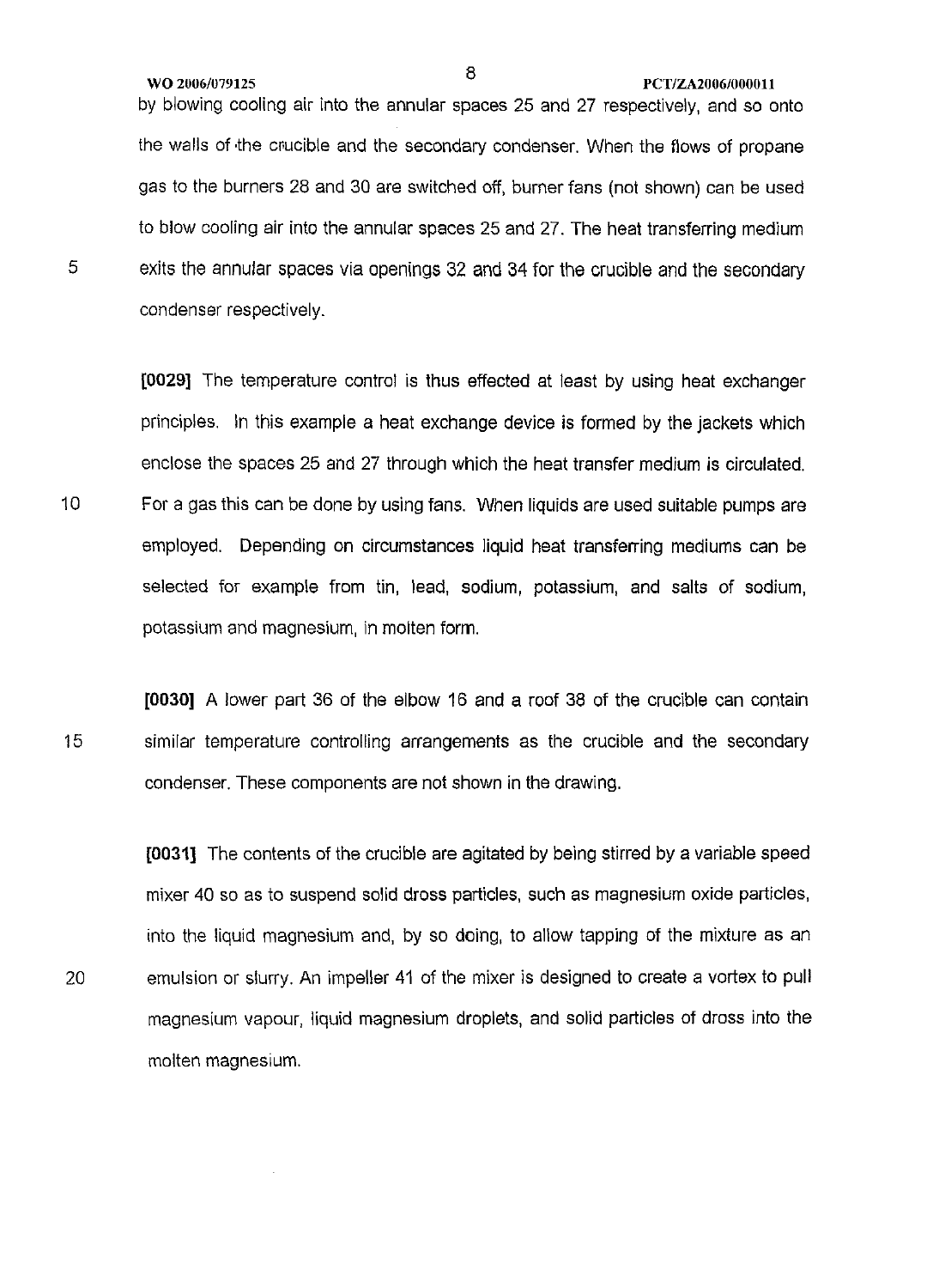**WO** 2006/079125 **PCT/ZA2006/000011 [0032]** The crucible contains an underflow/overflow arrangement 43, consisting of an inclined spout 42 and an overflow box 44 with a tap hole 46, for continuous or semi-continuous tapping of the mixture of magnesium and dross. The spout 42 can also be used for siphoning liquid magnesium and dross from the crucible 12. Another 5 tap hole 48 extends from a lower region of the crucible for draining of the magnesium-dross mixture from the crucible 12, when this is required for maintenance. The suspended solids are removed from the tapped liquid magnesium by co-melting with salt fluxes, which is known art.

**[0033]** The condenser apparatus is made airtight at its inlet 14 and outlet 22, at a 10 port for the lower tap hole 48, at a connection between the crucible 12 and the elbow 16, and a connection between the crucible 12 and the secondary condenser 20, by means of high-temperature gaskets. These components are not shown for they are known in the art.

**[0034]** In use, a mixture of magnesium vapour, inert gas, and solid particles such as 15 magnesium oxide, produced in a furnace, not shown, is supplied at a controlled rate to the condenser apparatus via the inlet 14. A furnace which is able to generate magnesium at atmospheric pressure, from magnesium-oxide containing feed materials, is described for example in US patent No. 4,699,653. Slag and residual ferrosilicon produced in the furnace may be tapped from the furnace on a semi-20 continuous or continuous basis, by means of an underflow-overflow weir arrangement, without interrupting the magnesium generation and condensation process. The partial pressure of the magnesium, entering the condenser apparatus, is kept in the range from 0.7 to 1.2 atm, while the partial pressure, at the inlet 14, of the inert gas, which normally is argon, is kept in the range of 0 to 0.3 atm. The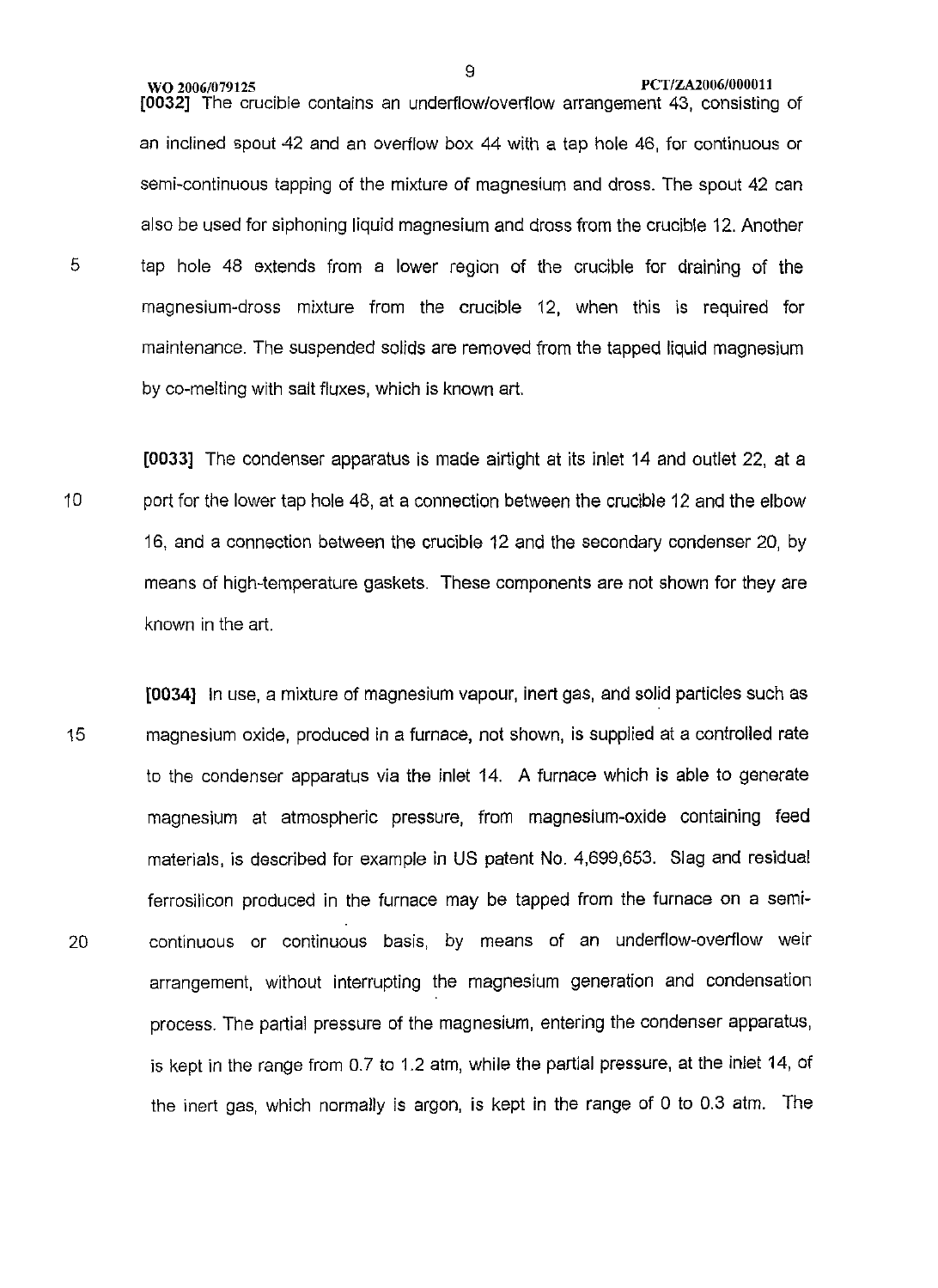**WO** 2006/079125 PCT/ZA2006/000011 pressure in the condenser apparatus is atmospheric or close to atmospheric and normally is in the range of 0.7 to 1.2 atm,

**[0035]** The temperature of the mixture of magnesium vapour, inert gas and solid .particles at the inlet 14, is above 1100°C. The gas is forced downwardly as is 5 indicated by means of a succession of arrows 50. In a lower region of the elbow 16, and in an upper region of the crucible 12, the temperature is considerably reduced and the vapour is liquified to a large extent. The magnesium that condenses in the elbow 16 runs into the crucible.

**[0036]** The secondary condenser 20 is designed to recover at least part of the 10 vapour which is not liquified. The magnesium condensed in the secondary condenser runs back into the crucible.

**[0037]** Liquid magnesium droplets (fog or mist), magnesium vapour, and dross (mostly magnesium oxide) are drawn into a bath 52, in the crucible, which contains mainly liquid magnesium, and the dross is suspended into the liquid magnesium. As 15 stated, the impeller 41 is designed to create a vortex and so to pull in magnesium and dross efficiently. During operation, the magnesium bath level is kept between the bottom and an upper level of the overflow box 44. The magnesium bath level has to be contained within a narrow range for effective operation of the mixer. A number of fins or baffles (not shown), are located on an inner side of the crucible, to break up 20 centrifugal motion that is induced in the liquid metal by the stirrer 40 and to enhance mixing.

> **[0038]** The condensate is tapped from the magnesium tap hole 46, either continuously or intermittently, for example each time when an upper level is reached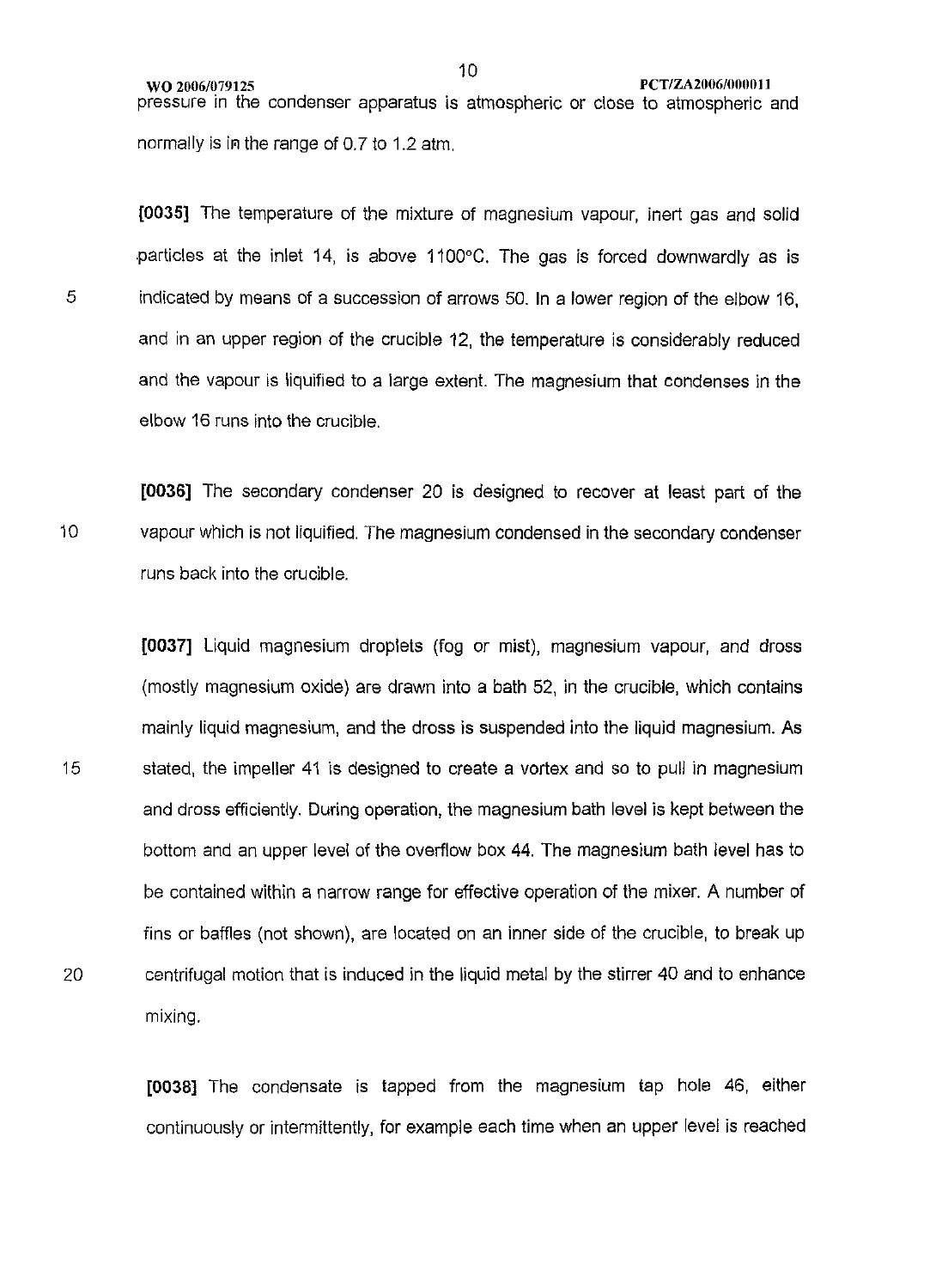5 **[0039]** The temperature of the condensed magnesium, inside the crucible, is kept at a level above the melting point of the magnesium; the interior of the condenser apparatus is maintained at, or near to, atmospheric pressure; and the dross is kept suspended in the molten magnesium. It is therefore possible to tap the condensed metal and dross 52 continuously or semi-continuously from the condenser apparatus 10 through the tap hole 46, without interrupting metal vapour production and subsequent condensation. Internal surface areas of the crucible, the secondary condenser and the elbow are designed to provide sufficient surface area for effective condensing.

**[0040]** The design is such that in use of the condenser apparatus the level of the magnesium bath inside the crucible allows for efficient mixing of liquid magnesium 15 and dross, and to effect a required degree of heat transfer from the inside of the condenser apparatus to the heat transferring medium.

#### EXAMPLE OF THE INVENTION

**[0041)** A test was conducted using condenser apparatus as shown in the drawing,

**[0042]** A mixture of magnesium vapour and argon gas was supplied at a controlled 20 rate of about 75 kg/h magnesium vapour and 5 kg/h argon gas to the condenser apparatus, via the inlet 14, for a period of approximately 50 hours. The furnace used 10 generate the magnesium vapour at atmospheric pressure, and essentially as described in US patent No 4,699,653 is not shown in the drawing. The partial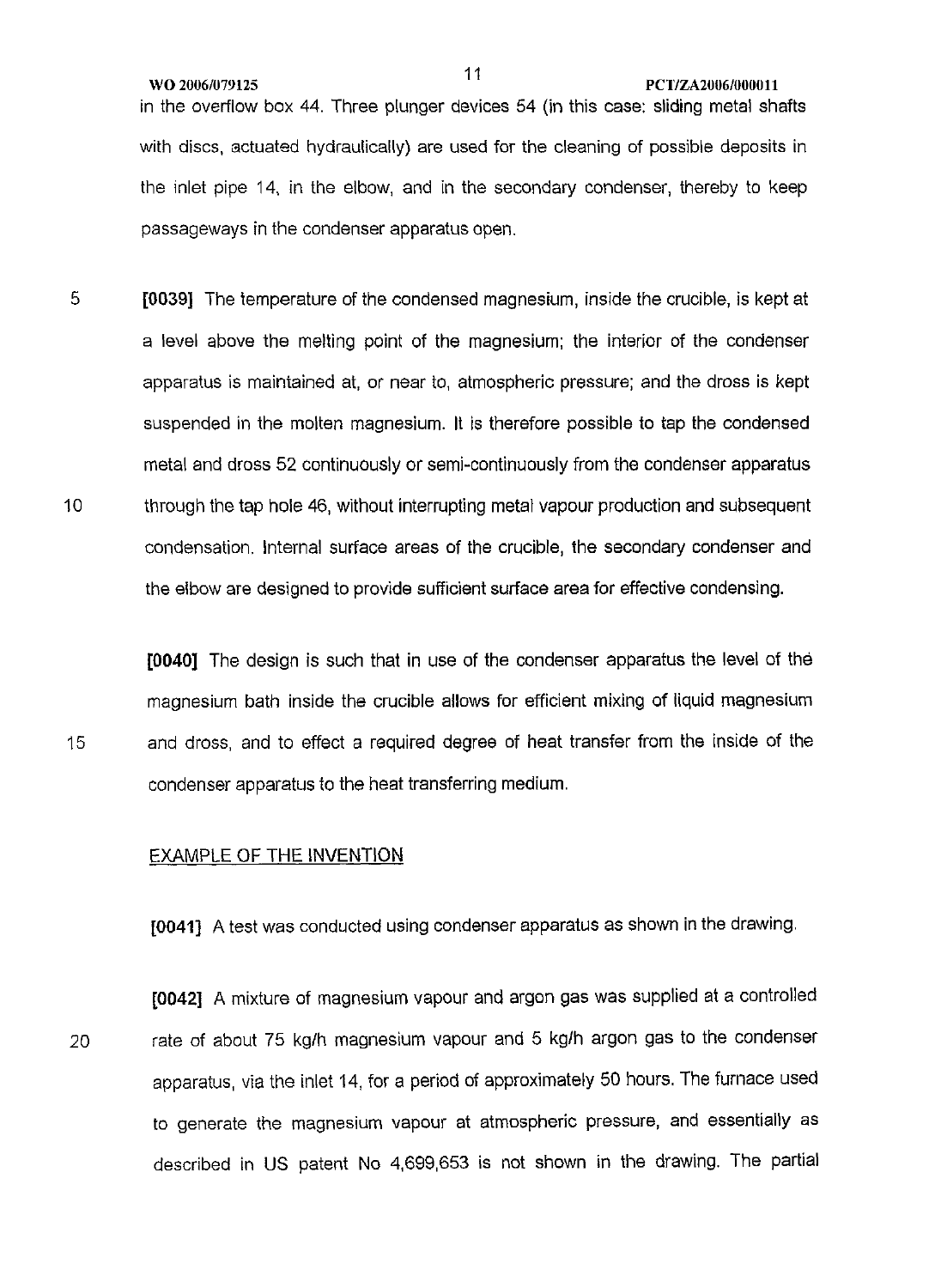**WO** *2006/079125* 12 PCT/ZA2006/000011 pressure of magnesium at the inlet, was kept at about 0.82 atm, while the partial pressure of argon: at the inlet, was kept at about 0.03 atm, taking into account that the atmospheric pressure at the location of the test was approximately 0.85 atm.

**[0043]** About 1200 kg of magnesium ingots were heated up and kept molten inside 5 the crucible 12 during the starting up phase by means of the propane burner 28. This magnesium was used to bring the level of liquid magnesium inside the crucible above the level of the impeller of the stirrer 40 in order to allow stirring of the crucible contents, and up to a minimum height in the inclined spout 42 to create a seal of liquid magnesium at the inclined spout. When supplying magnesium vapour to the 10 condenser apparatus, the temperature inside the crucible was kept in the region of 650°C to 750°C by controlling the temperature of the gas which was blown through the annular space 25. This was achieved by adjusting the flow of propane gas to the burner, or the volume of cooling air which was blown into the annular space 25. At a relatively low flow of magnesium vapour to the condenser apparatus, usually no 15 cooling air was required to maintain the contents of the crucible at a temperature above 650°C, which is the melting point of magnesium, and hot combustion gases were normally blown around the crucible at controlled rates.

**[0044]** Temperatures were measured inside the crucible and at its side-walls, at different positions, by means of thermocouples. A substantially uniform temperature 20 distribution was maintained throughout the crucible and its side-walls, with maximum measured temperature differences being 10°C. This results mainly from the design of the impeller 41, and the operation of the stirrer.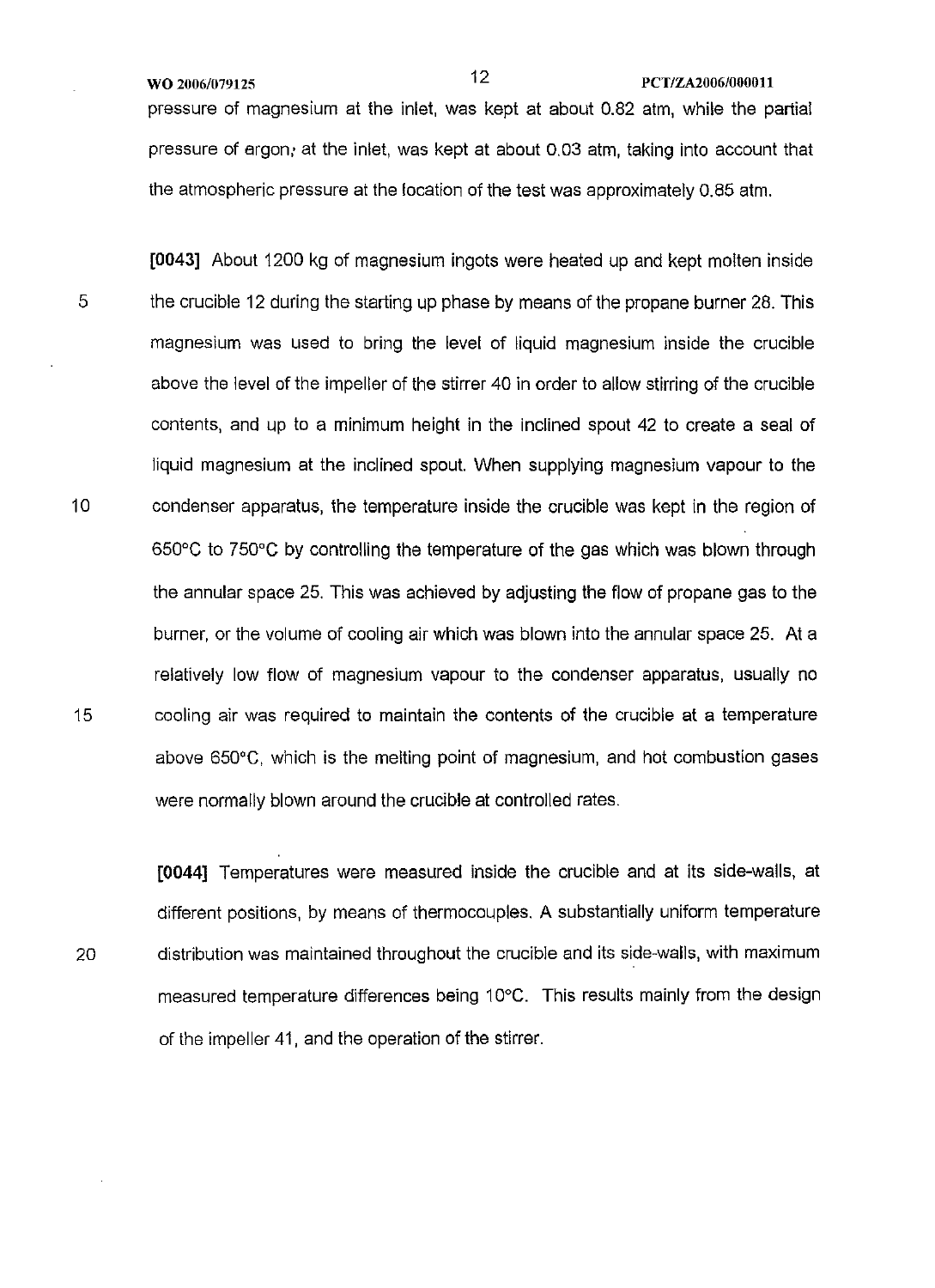wo 2006/07/9125 mperature of the secondary condenser 20 was maintained at between  $650^{\circ}$ C and  $700^{\circ}$ C: by using hot gas or cooling air through the space 27, in the same way as temperature control inside the crucible was achieved.

- **[0046]** The rotational speed of the stirrer 40 was variable between 40 rpm and 140 5 rpm and the stirrer was usually operated at 60 rpm to 80 rpm to achieve efficient mixing of the crucible contents, to enhance condensation by pulling in magnesium vapour and droplets, and to dissipate energy of condensation through the crucible side-walls.
- **[0047]** Liquid magnesium and suspended solids (dross of mainly magnesium oxide 10 particles) were tapped periodically from the crucible via the tap hole 46. During the 50 hours that magnesium vapour was supplied to the crucible, about 3500 kg crude magnesium, i.e. magnesium with 3 to 8 per cent (mass %) suspended dross· particles, was tapped from the crucible. **The** efficiency of magnesium condensation was about 85 per cent. **The** efficiency of magnesium condensation is calculated as 15 follows: mass of magnesium metal tapped from the crucible as a fraction of the mass of magnesium in the gas leaving the furnace; mass of magnesium in the gas leaving the furnace being the mass of magnesium **in** the feed to the furnace minus the mass of magnesium in the slag tapped from the furnace. **In** an earlier test using an apparatus similar to the apparatus 10 but without using a stirrer, the efficiency of 20 magnesium condensation was only about 75 per cent. The plunger devices 54, actuated by hydraulics, were used as required to keep the passageways between the inlet and the outlet of the condenser apparatus open.

**[0048]** The facility provided by the present invention of being able to tap liquid magnesium continuously or semi-continuously from the crucible, without interrupting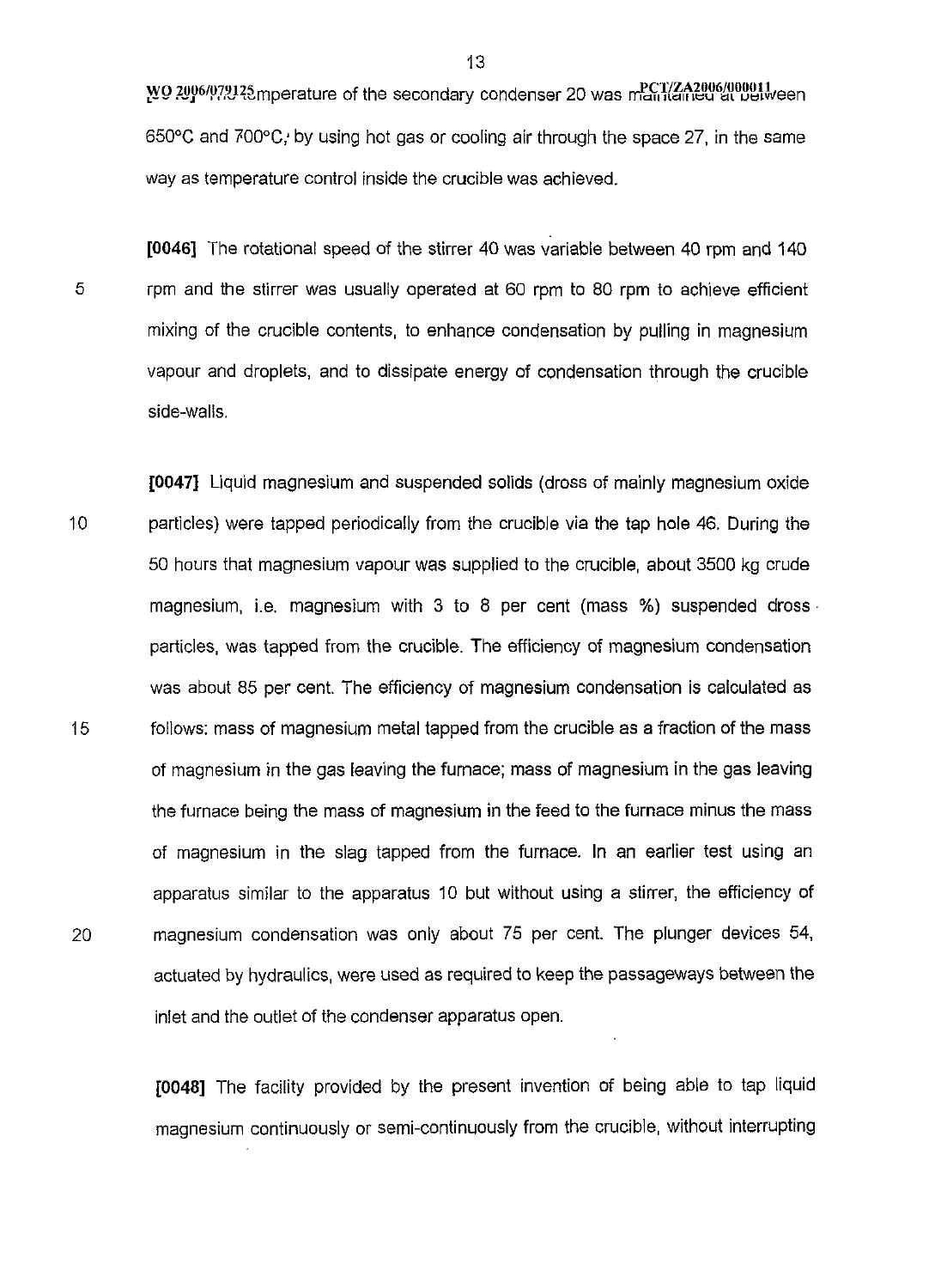**WO** 2006/079125<br>metar vapour production, should be contrasted with the situation which prevails in a conventional Magnetherm process wherein the magnesium vapour is condensed mainly as solid magnesium. In that process when the condenser crucible is filled with magnesium, the magnesium generating process is stopped, the vacuum is 5 broken, the full crucible is removed, and an empty crucible is connected to the magnesium generating furnace. Downtimes of more than 20% of the total operating time are experienced in the Magnetherm process mainly due to the batch-wise operation of the condenser.

14

 $\cdot$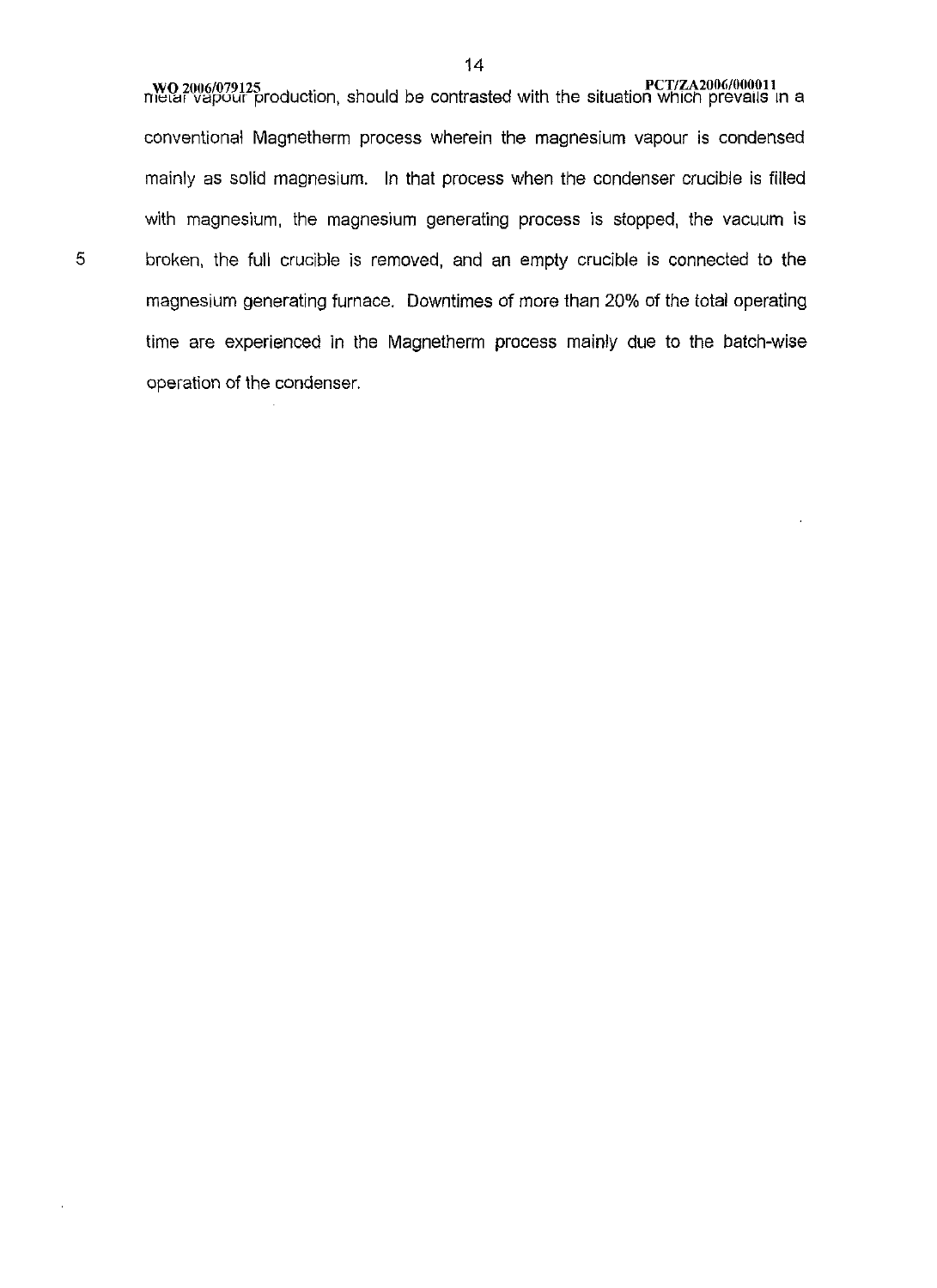#### CLAIMS

- 1. A method for condensing metal vapour which includes the steps of:
	- (a) directing a stream of metal vapour at, or close to, atmospheric pressure into a sealed condenser apparatus which includes a receiving crucible;
- (b) controlling the temperature inside the receiving crucible so that the metal vapour condenses and is kept as liquid metal in the crucible;
	- (c) agitating the crucible contents of liquid metal and dross in order to pull in dross, metal vapour, and liquid metal droplets, to suspend the dross into the liquid metal, to dissipate energy of condensation and transfer this energy to side-walls of the crucible and into a heat transferring medium and so improve the efficiency of condensation; and
		- (d) tapping liquid metal and dross from the crucible as a slurry, without interrupting production and condensation of metal vapour.
- 15 2. A method according to claim 1 wherein the metal vapour is selected from magnesium, zinc, calcium, sodium, potassium, and phosphorus vapour.
	- 3. A method according to claim 1 or 2 wherein, in step (a), the stream is directed at a controlled rate into the condenser apparatus.
- 20

5

- 4. A method according to anyone of claims 1 to 3 wherein the metal vapour is mixed with an inert gas, and contains solid particles of dross.
- 5. A method accordinq to anyone of claims 1 to 4 wherein the dross comprises solid particles of mainly metal oxides.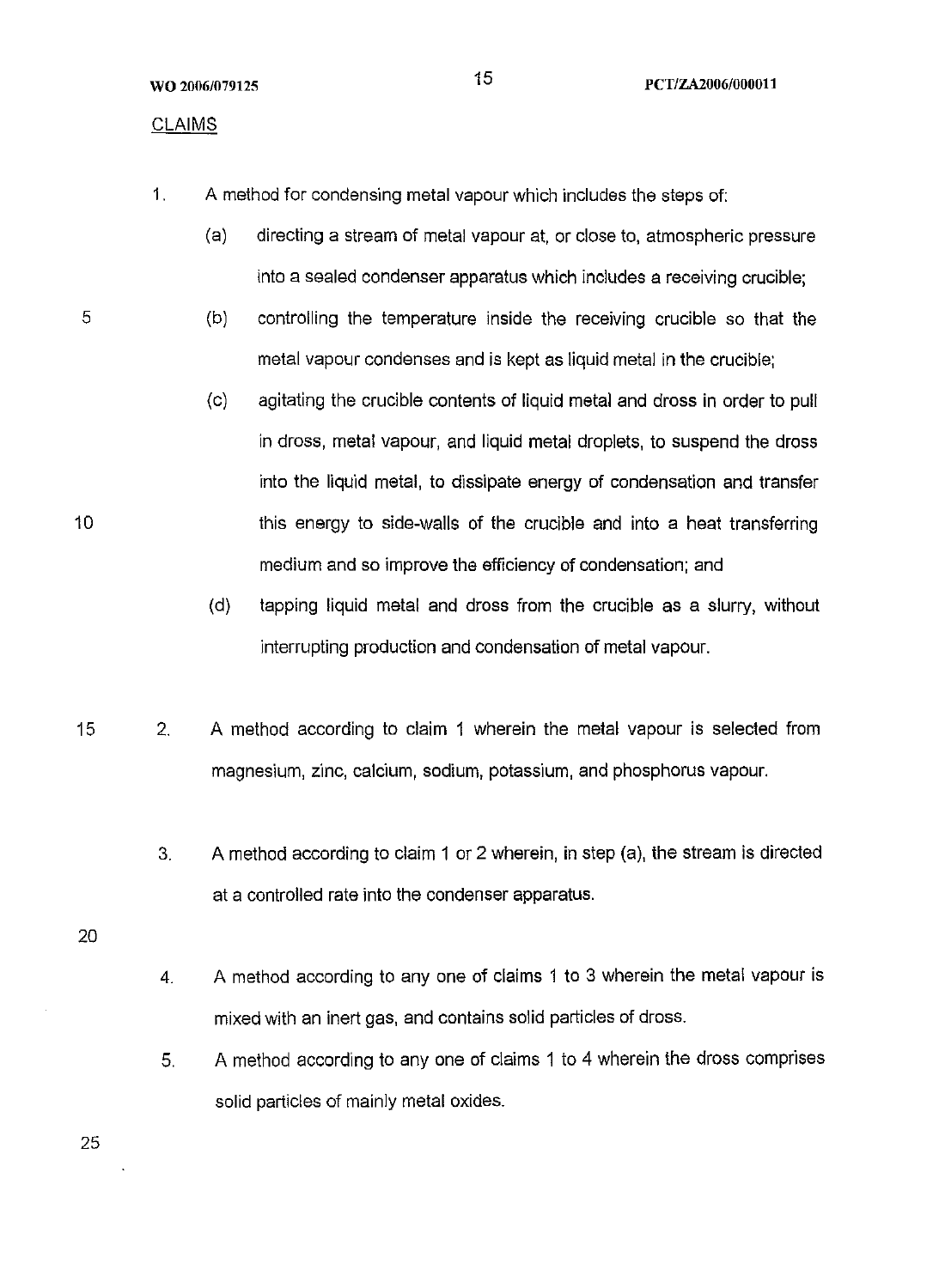- **WO** 2006/079125 **PCT/ZA2006/000011** 6. A method according to anyone of claims 1 to 5 wherein, in step (b), the temperature inside the crucible is controlled so that the metal vapour is condensed but so that the liquid metal is not allowed to solidify.
- 5 7. A method according to anyone of claims 1 to 6 which includes the step of controlling the temperatures inside the crucible, an inlet to the crucible, and a secondary condenser by circulating the heat transferring medium through at least one enclosed space around the condenser apparatus.
- 10 8. A method according to anyone of claims 1 to 7 wherein in step (d) liquid metal and suspended dross are tapped from the crucible on a continuous or semicontinuous basis.
- 15 9. A method according to anyone of claims 1 to 8 which is used for condensing magnesium vapour and wherein the partial pressure of the magnesium vapour, entering the condenser apparatus, is kept in the range of 0.7 to 1.2 atm.
- 10. A method according to claim 9 wherein the magnesium vapour is mixed with 20 an inert gas, the partial pressure of which is maintained in the range from 0 to 0.3 atm.
- 11. Condenser apparatus for condensing metal vapour which comprises a receiving crucible, an elbow, and a secondary condenser, an inlet to the elbow 25 through which metal vapour is directed into the crucible, at least one temperature control arrangement for controlling temperatures inside the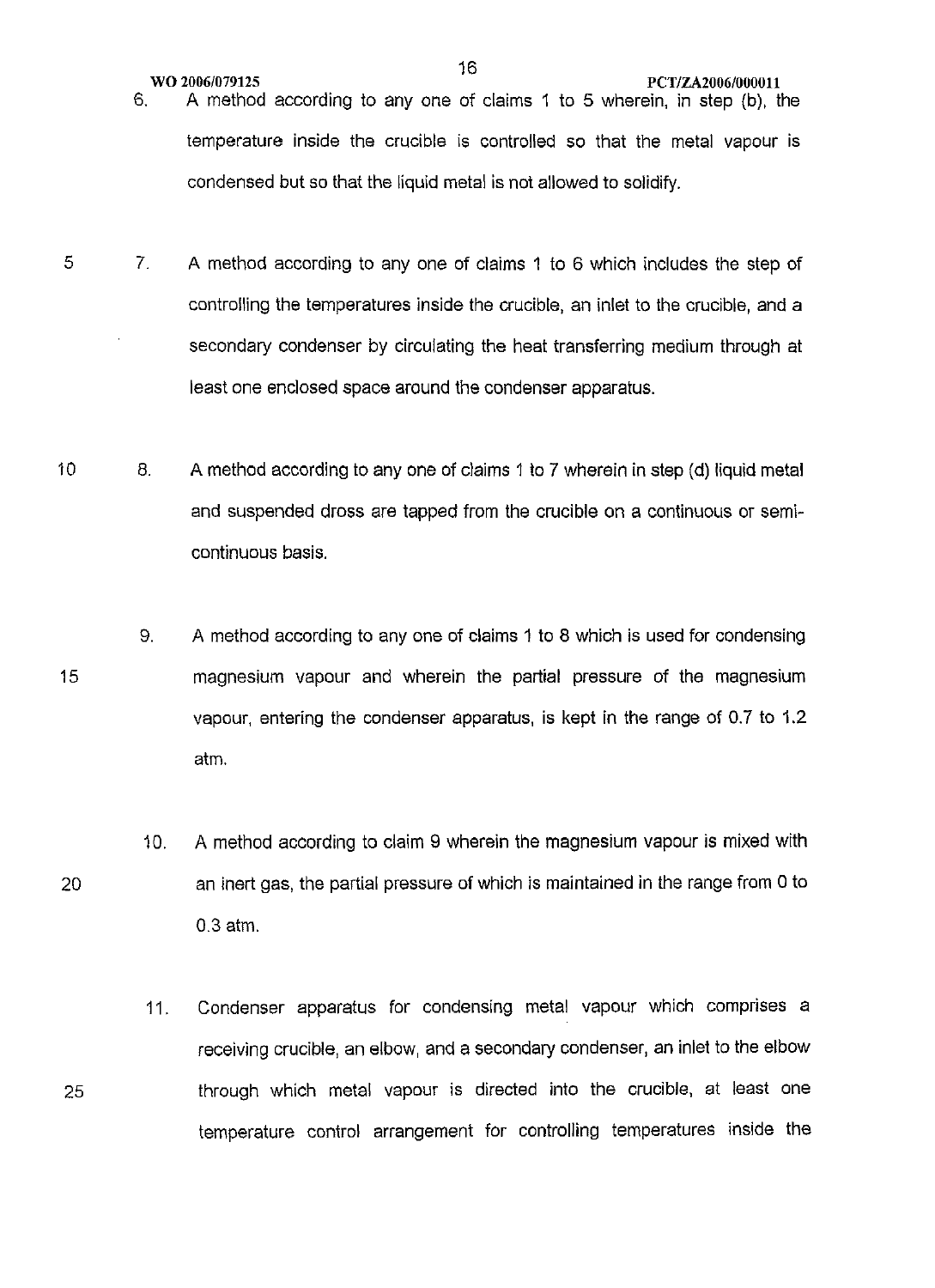5 crucible through which liquid metal, mixed with dross, is drawn.

- 12. Condenser apparatus according to claim 11 wherein the temperature control arrangement includes at least one heat exchange system which interacts with liquid metal inside the crucible and the secondary condenser, and a means for 10 circulating a heat transferring medium through the heat exchangesystem.
	- 13. Condenser apparatus according to claim 12 wherein the heat transferring medium is a forced flow of air or hot combustion gases.
- 15 14. Condenser apparatus according to claim 12 wherein the heat transferring medium is selected from molten tin, molten lead, molten sodium, molten potassium, and molten salts of sodium, potassium and magnesium.
- 15. Condenser apparatus according to anyone of claims 12 to 14 wherein the 20 heat transferring medium is used for heating an interior of the crucible, the elbow, and the secondary condenser, at least initially, and once the temperatures of the crucible and the secondary condenser have reached a desired operating state, for removing heat from the crucible, the elbow, and the secondary condenser.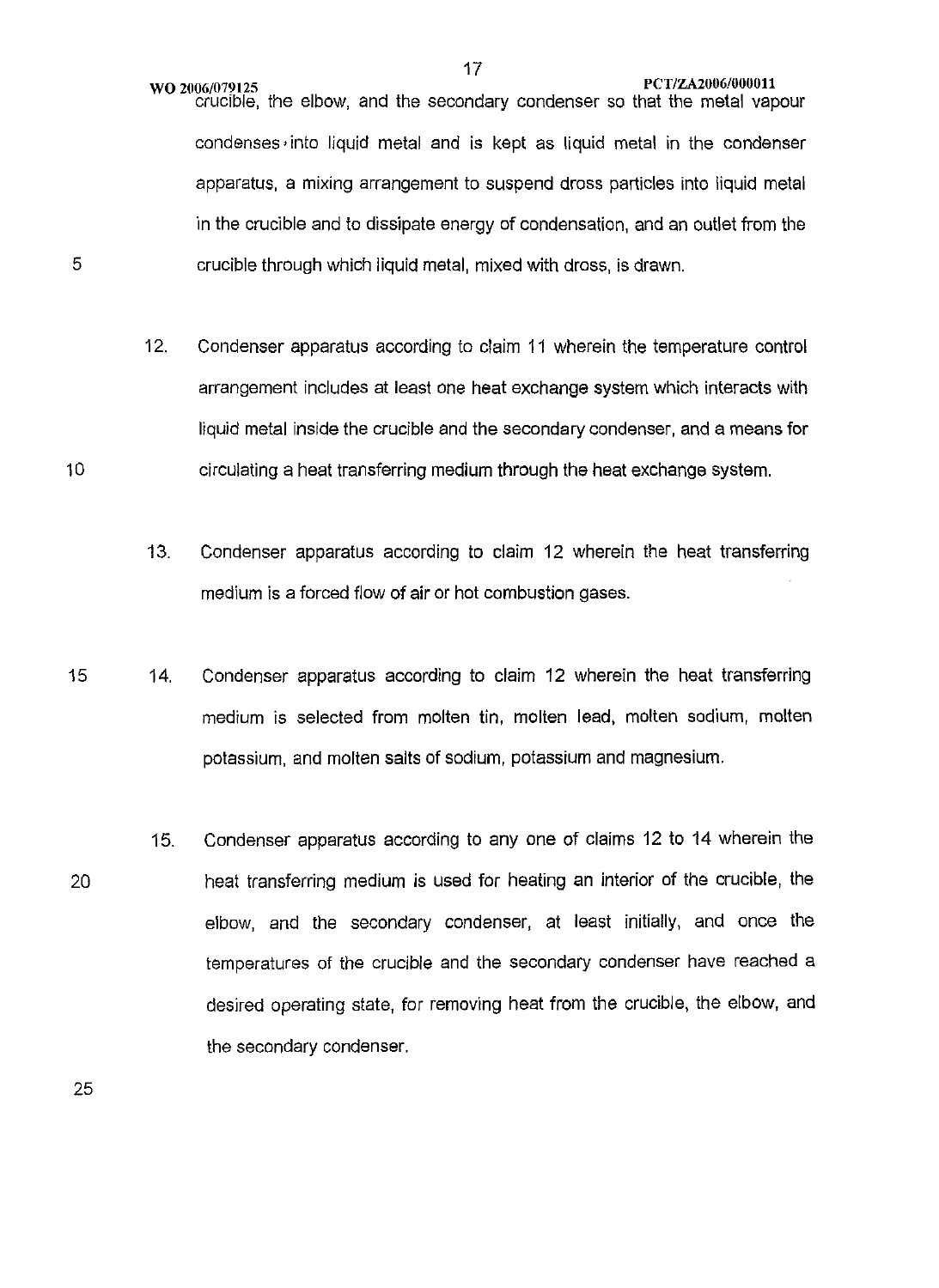**WO** 2006/079125<br>16. Condenser apparatus according to claim 11 wherein the mixing arrangement Condenser apparatus according to claim 11 wherein the mixing arrangement includes at least one stirrer.

- 17. Condenser apparatus according to claim 16 wherein the stirrer has an impeller 5 which is designed to create a vortex to pull magnesium vapour, liquid magnesium droplets, and solid particles of dross into the molten magnesium.
- 18. Condenser apparatus according to claim 16 or 17 wherein the stirrer induces a uniform temperature distribution into liquid metal inside the crucible, to 10 improve the efficiency of magnesium condensation.
	- 19. Condenser apparatus according to claim 15, 16, 17 or 18 which includes baffle plates inside the crucible to enhance the mixing.
- 15 20. Condenser apparatus according to anyone of claims 11 to 19 which includes cleaning devices to keep passageways between the inlet and the outlet of the condenser apparatus open.
- 21. Condenser apparatus according to claim 20 wherein each cleaning device is a 20 plunger device actuated by hydraulics.
	- 22. Condenser apparatus according to anyone of claims 11 to 21 which includes a gas outlet from the secondary condenser.

18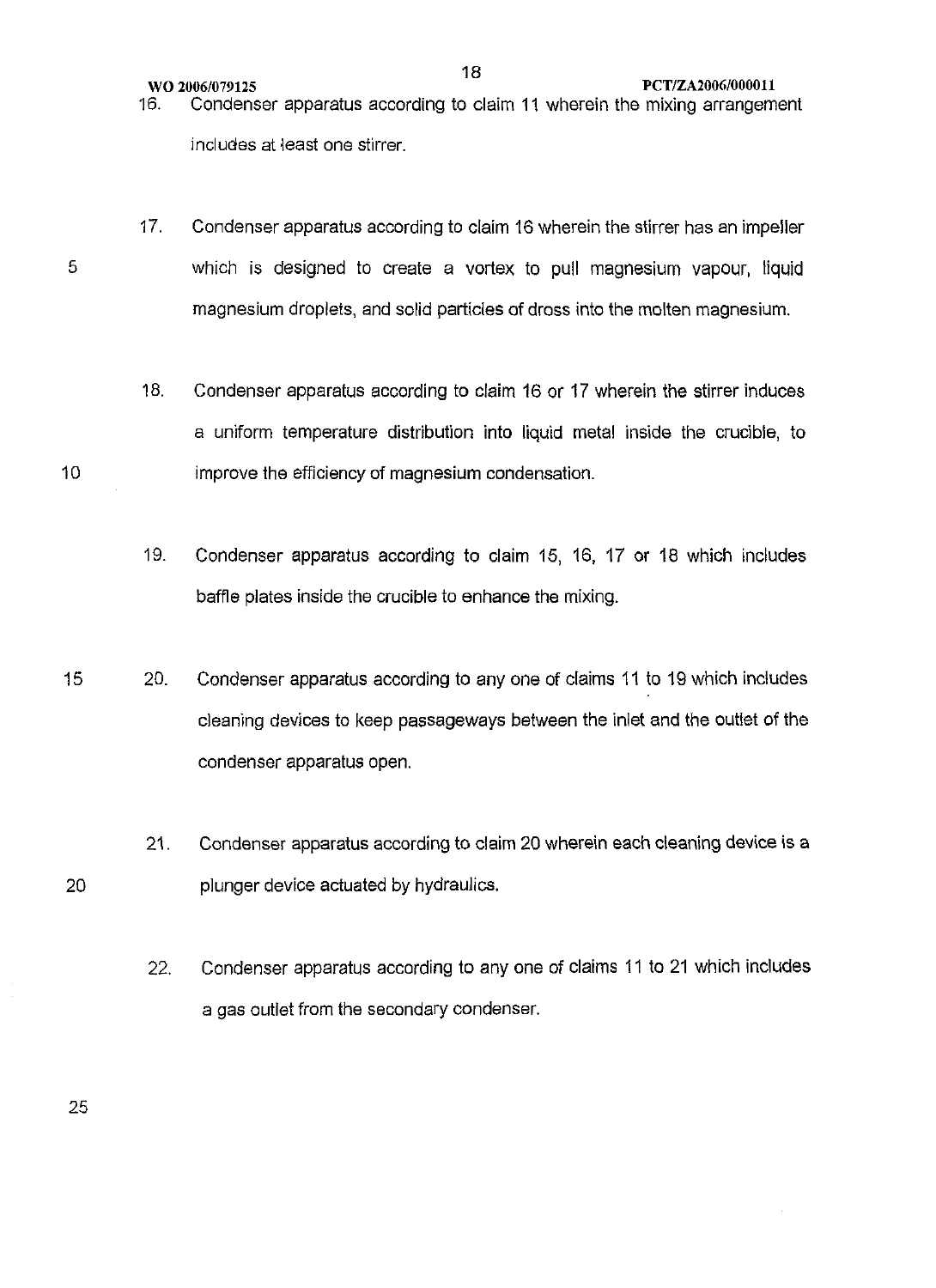$\sim$ 

 $\mathcal{A}^{\pm}$ 

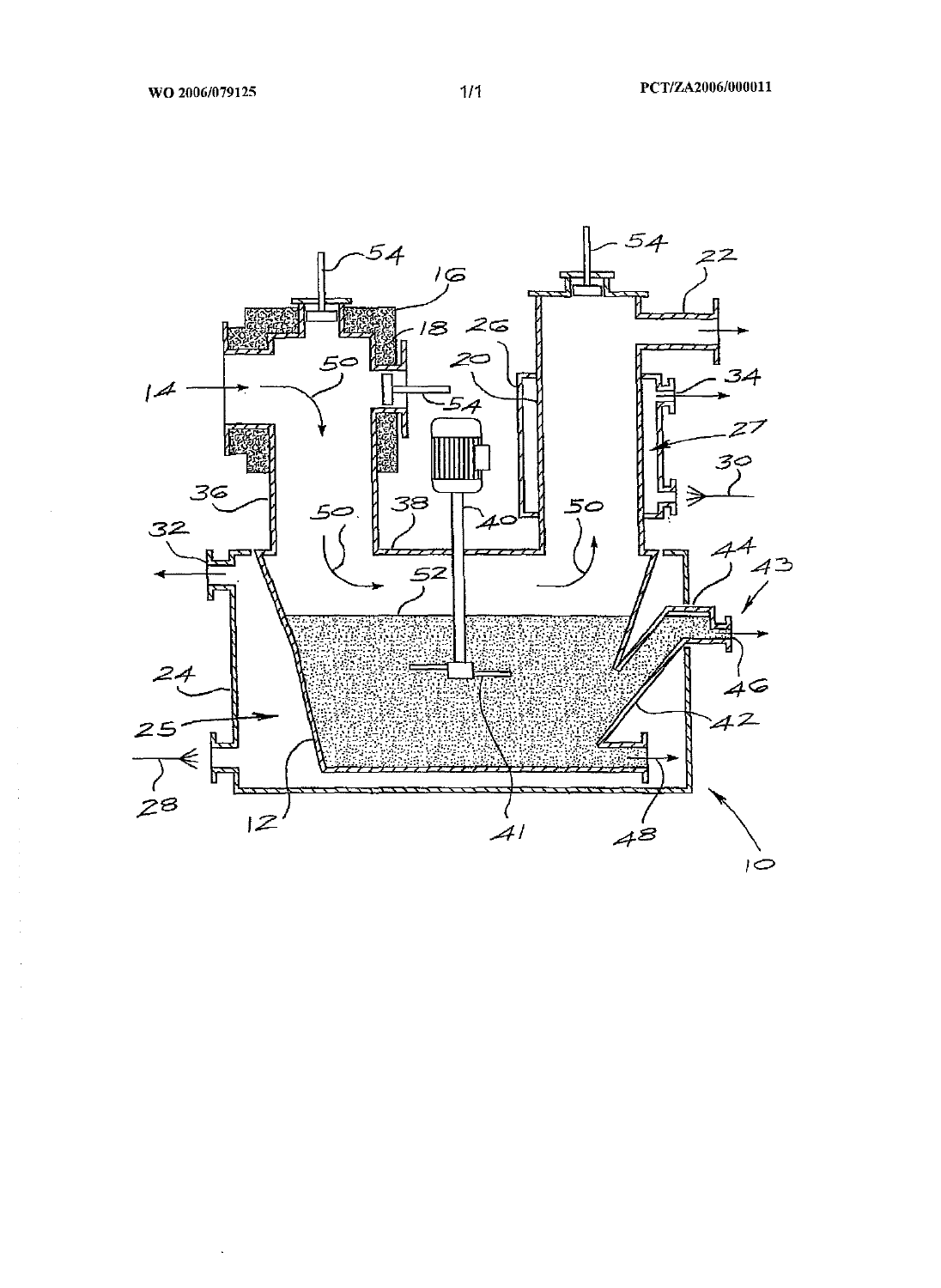International application No  $\sqrt{P}$ 

|                                                                                                                                                                                                                                                                                                                                                                                                                                                                                                        |                                                                                                                                            |                                | <b>FUI/LAZUUD/UUUU11</b>                                                                                                                                                                        |  |  |  |  |
|--------------------------------------------------------------------------------------------------------------------------------------------------------------------------------------------------------------------------------------------------------------------------------------------------------------------------------------------------------------------------------------------------------------------------------------------------------------------------------------------------------|--------------------------------------------------------------------------------------------------------------------------------------------|--------------------------------|-------------------------------------------------------------------------------------------------------------------------------------------------------------------------------------------------|--|--|--|--|
| A. CLASSIFICATION OF SUBJECT MATTER<br>INV. C22B26/22 C22B1<br>C22B19/18                                                                                                                                                                                                                                                                                                                                                                                                                               |                                                                                                                                            |                                |                                                                                                                                                                                                 |  |  |  |  |
| According to International Patent Classification (IPC) or to both national classification and IPC                                                                                                                                                                                                                                                                                                                                                                                                      |                                                                                                                                            |                                |                                                                                                                                                                                                 |  |  |  |  |
|                                                                                                                                                                                                                                                                                                                                                                                                                                                                                                        | <b>B. FIELDS SEARCHED</b>                                                                                                                  |                                |                                                                                                                                                                                                 |  |  |  |  |
| C22B                                                                                                                                                                                                                                                                                                                                                                                                                                                                                                   | Minimum documentation searched (classification system followed by classification symbols)                                                  |                                |                                                                                                                                                                                                 |  |  |  |  |
|                                                                                                                                                                                                                                                                                                                                                                                                                                                                                                        | Documentation searched other than minimum documentation to the extent that such documents are included in the fields searched              |                                |                                                                                                                                                                                                 |  |  |  |  |
|                                                                                                                                                                                                                                                                                                                                                                                                                                                                                                        | Electronic data base consulted during the international search (name of data base and, where practical, search terms used)<br>EPO-Internal |                                |                                                                                                                                                                                                 |  |  |  |  |
|                                                                                                                                                                                                                                                                                                                                                                                                                                                                                                        | <b>C. DOCUMENTS CONSIDERED TO BE RELEVANT</b>                                                                                              |                                |                                                                                                                                                                                                 |  |  |  |  |
| Category*                                                                                                                                                                                                                                                                                                                                                                                                                                                                                              | Citation of document, with indication, where appropriate, of the relevant passages                                                         |                                | Relevant to claim No.                                                                                                                                                                           |  |  |  |  |
| Χ                                                                                                                                                                                                                                                                                                                                                                                                                                                                                                      | US 3 761 248 A (AVERY J,US)                                                                                                                |                                | $1 - 22$                                                                                                                                                                                        |  |  |  |  |
| Y                                                                                                                                                                                                                                                                                                                                                                                                                                                                                                      | 25 September 1973 (1973-09-25)<br>figure 3; column 6, line $37 - \text{column } 7$ ,<br>line 21; column 5, lines 33-35                     |                                | $1 - 22$                                                                                                                                                                                        |  |  |  |  |
| χ                                                                                                                                                                                                                                                                                                                                                                                                                                                                                                      | US 2 473 304 A (ROBSON STANLEY)<br>14 June 1949 (1949-06-14)                                                                               |                                | $1 - 22$                                                                                                                                                                                        |  |  |  |  |
| Y                                                                                                                                                                                                                                                                                                                                                                                                                                                                                                      | figure 1; $colum 6$ , $line 33 - colum 7$ ,<br>line 15                                                                                     | $1 - 22$                       |                                                                                                                                                                                                 |  |  |  |  |
| Y                                                                                                                                                                                                                                                                                                                                                                                                                                                                                                      | WO 03/048398 A (MINTEK; SCHOUKENS, ALBERT,<br>FRANCOIS, SIMON) 12 June 2003 (2003-06-12)<br>the whole document                             |                                | $1 - 22$                                                                                                                                                                                        |  |  |  |  |
| Χ                                                                                                                                                                                                                                                                                                                                                                                                                                                                                                      | US 4 042 379 A (HARRIS ET AL)<br>16 August 1977 (1977-08-16)<br>claim 6; column 2, lines 20-33                                             |                                | 1                                                                                                                                                                                               |  |  |  |  |
|                                                                                                                                                                                                                                                                                                                                                                                                                                                                                                        |                                                                                                                                            | $-/--$                         |                                                                                                                                                                                                 |  |  |  |  |
| χ                                                                                                                                                                                                                                                                                                                                                                                                                                                                                                      | Further documents are listed in the continuation of Box C.                                                                                 | Ix<br>See patent family annex. |                                                                                                                                                                                                 |  |  |  |  |
| Special categories of cited documents:<br>"A" document defining the general state of the art which is not                                                                                                                                                                                                                                                                                                                                                                                              |                                                                                                                                            |                                | "T" later document published after the international filing date<br>or priority date and not in conflict with the application but<br>cited to understand the principle or theory underlying the |  |  |  |  |
| ۰Ε.<br>filing date                                                                                                                                                                                                                                                                                                                                                                                                                                                                                     | considered to be of particular relevance<br>earlier document but published on or after the international                                   | invention                      | 'X' document of particular relevance: the claimed invention<br>cannot be considered novel or cannot be considered to                                                                            |  |  |  |  |
| "L" document which may throw doubts on priority claim(s) or<br>Involve an inventive slep when the document is laken alone<br>which is cited to establish the publication date of another<br>'Y' document of particular relevance; the claimed invention<br>cliation or other special reason (as specified)<br>cannot be considered to involve an inventive stap when the<br>document is combined with one or more other such docu-<br>"O" document referring to an oral disclosure, use, exhibition or |                                                                                                                                            |                                |                                                                                                                                                                                                 |  |  |  |  |
| ments, such combination being obvious to a person skilled<br>other means<br>in the art.<br>.р.<br>document published prior to the international filing date but<br>'8' document member of the same patent family<br>later than the priority date claimed                                                                                                                                                                                                                                               |                                                                                                                                            |                                |                                                                                                                                                                                                 |  |  |  |  |
|                                                                                                                                                                                                                                                                                                                                                                                                                                                                                                        | Date of the actual completion of the international search                                                                                  |                                | Date of mailing of the International search report                                                                                                                                              |  |  |  |  |
| 06/06/2006<br>22 May 2006                                                                                                                                                                                                                                                                                                                                                                                                                                                                              |                                                                                                                                            |                                |                                                                                                                                                                                                 |  |  |  |  |
|                                                                                                                                                                                                                                                                                                                                                                                                                                                                                                        | Name and mailing address of the ISA<br>Authorized officer<br>European Patent Office, P.B. 5818 Patentiaan 2<br>NL – 2280 HV Rijswijk       |                                |                                                                                                                                                                                                 |  |  |  |  |
|                                                                                                                                                                                                                                                                                                                                                                                                                                                                                                        | Tel. (+31–70) 340–2040, Tx. 31 651 epo nl,<br>Fax: (+31-70) 340-3016                                                                       | Bjoerk, P                      |                                                                                                                                                                                                 |  |  |  |  |

Form PCT/ISA/210 (second sheet) (April 2005)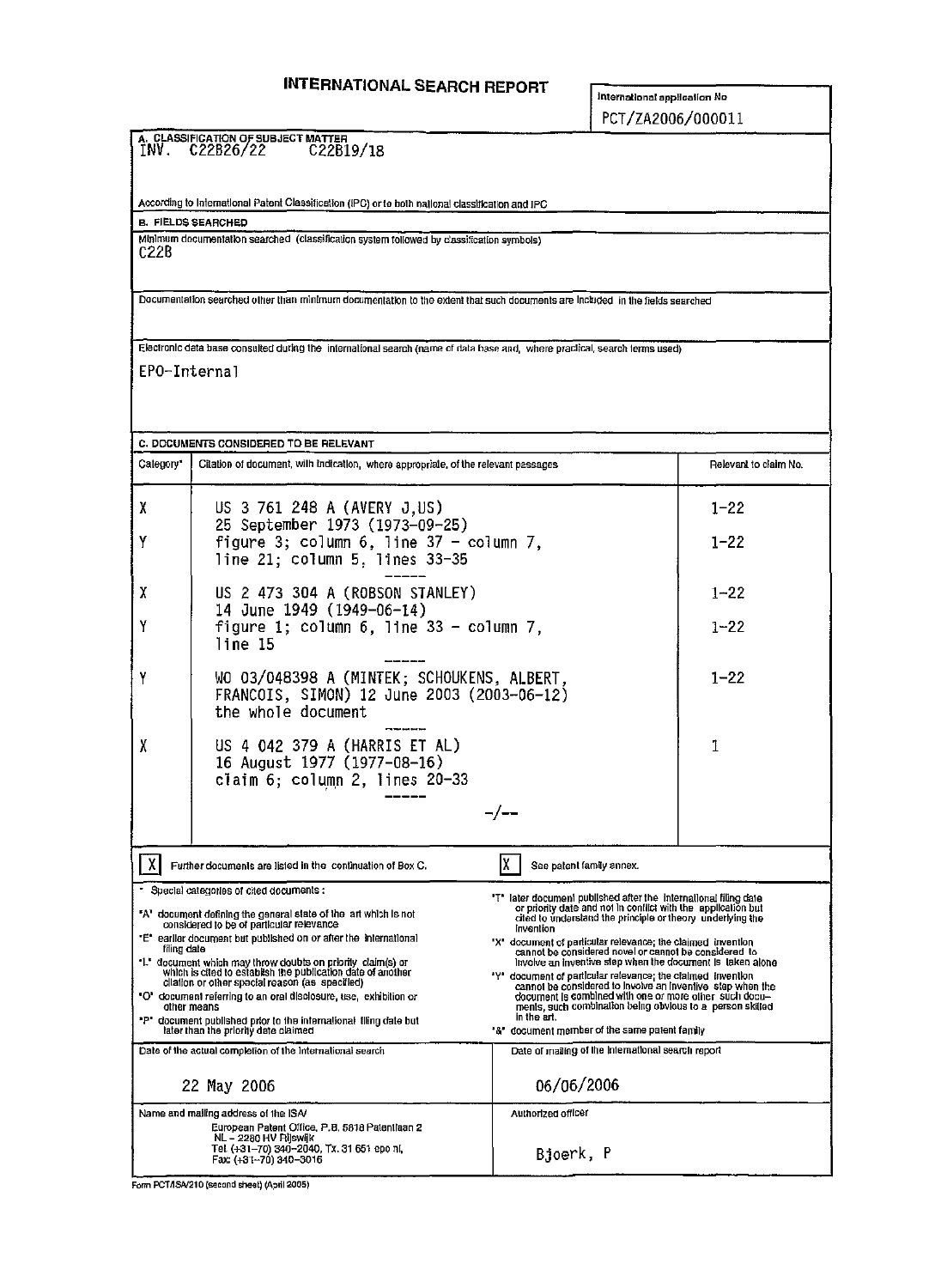## **INTERNATIONAL SEARCH REPORT**

**International application No** PCT/ZA2006/000011

| . .<br>--,<br>C(Continuation), DOCUMENTS CONSIDERED TO BE RELEVANT |                                                                                    |                       |  |  |  |  |  |  |
|--------------------------------------------------------------------|------------------------------------------------------------------------------------|-----------------------|--|--|--|--|--|--|
| Category*                                                          | Citation of document, with Indication, where appropriate, of the relevant passages | Relevant to claim No. |  |  |  |  |  |  |
| A                                                                  | GB 674 877 A (ROBERT FOUQUET)<br>2 July 1952 (1952-07-02)<br>figure                | $1 - 22$              |  |  |  |  |  |  |
|                                                                    | $\mathbf{r}$                                                                       |                       |  |  |  |  |  |  |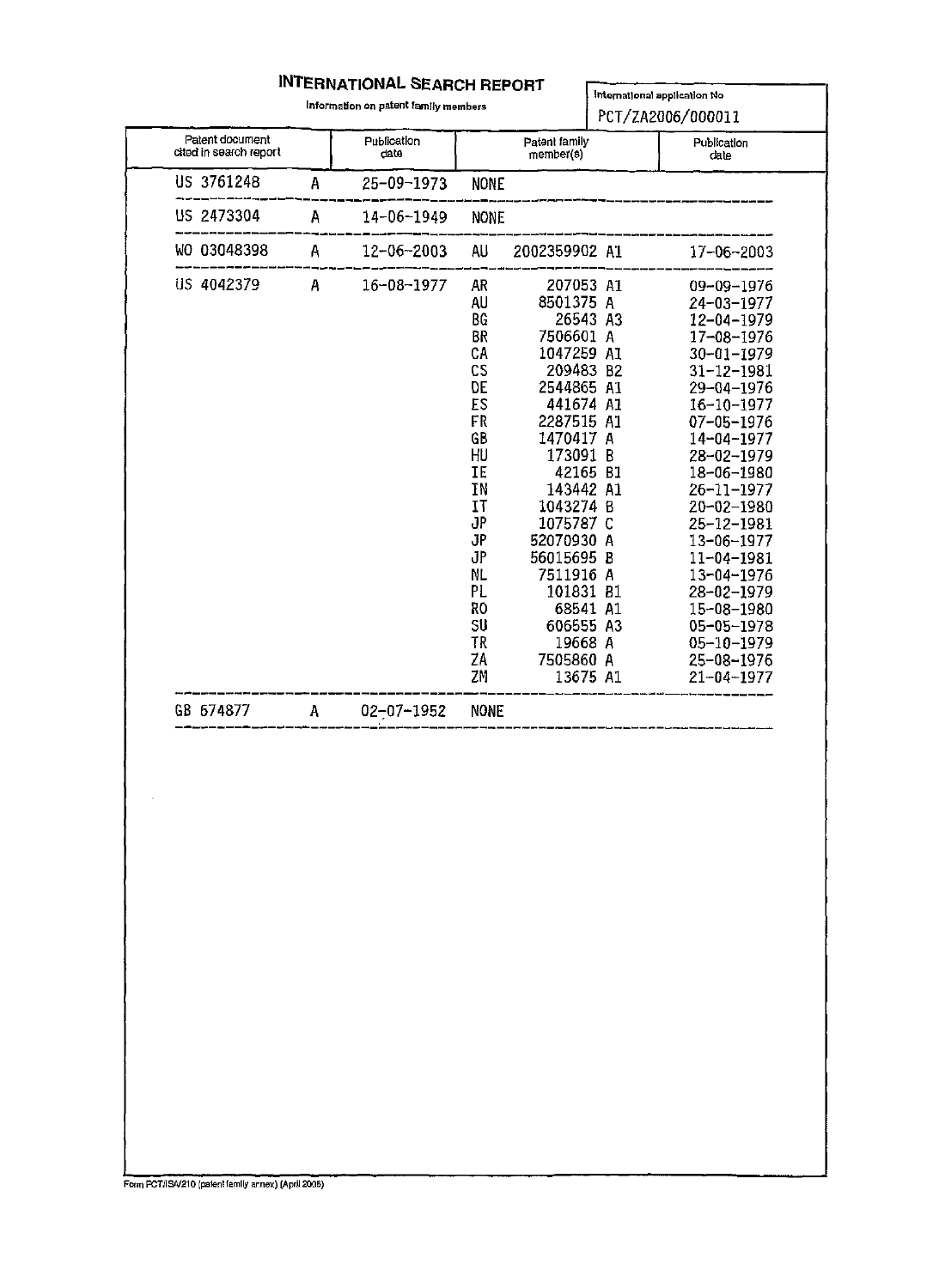## **PATENT COOPERATION TREATY**

# **peT**

# **INTERNATIONAL PRELIMINARY REPORT ON PATENTABILlTY**

(Chapter <sup>11</sup> of the Patent Cooperation Treaty)

# (peT Article 36 and Rule 70)

| INT1179-MAJR                                       | Applicant's or agent's file reference                            | <b>FOR FURTHER ACTION</b>                                                                 | See Form PCT/IPEA/416                                                                                                                                                                                                     |
|----------------------------------------------------|------------------------------------------------------------------|-------------------------------------------------------------------------------------------|---------------------------------------------------------------------------------------------------------------------------------------------------------------------------------------------------------------------------|
| International application No.<br>PCT/ZA2006/000011 |                                                                  | International filing date (day/month/year)<br>24.01.2006                                  | Priority date (day/monthlyear)<br>24.01.2005                                                                                                                                                                              |
| INV. C22B26/22                                     |                                                                  | International Patent Classification (IPC) or national classification and IPC              |                                                                                                                                                                                                                           |
| Applicant<br><b>MINTEK</b>                         |                                                                  |                                                                                           |                                                                                                                                                                                                                           |
| 1.                                                 |                                                                  | Authority under Article 35 and transmitted to the applicant according to Article 36.      | This report is the international preliminary examination report, established by this International Preliminary Examining                                                                                                  |
| 2.                                                 |                                                                  | This REPORT consists of a total of 6 sheets, including this cover sheet.                  |                                                                                                                                                                                                                           |
| 3.                                                 |                                                                  | This report is also accompanied by ANNEXES, comprising:                                   |                                                                                                                                                                                                                           |
| a. ⊠                                               |                                                                  | sent to the applicant and to the International Bureau) a total of $2$ sheets, as follows: |                                                                                                                                                                                                                           |
| ⊠                                                  | Administrative Instructions).                                    |                                                                                           | sheets of the description, claims and/or drawings which have been amended and are the basis of this report<br>and/or sheets containing rectifications authorized by this Authority (see Rule 70.16 and Section 607 of the |
| ப                                                  | Supplemental Box.                                                |                                                                                           | sheets which supersede earlier sheets, but which this Authority considers contain an amendment that goes<br>beyond the disclosure in the international application as filed, as indicated in item 4 of Box No. I and the  |
|                                                    |                                                                  |                                                                                           |                                                                                                                                                                                                                           |
| $b. \Box$                                          |                                                                  | Relating to Sequence Listing (see Section 802 of the Administrative Instructions).        | sequence listing and/or tables related thereto, in electronic form only, as indicated in the Supplemental Box                                                                                                             |
| 4.                                                 |                                                                  | This report contains indications relating to the following items:                         | (sent to the International Bureau only) a total of (indicate type and number of electronic carrier(s)) , containing a                                                                                                     |
| $\boxtimes$ Box No. I                              |                                                                  |                                                                                           |                                                                                                                                                                                                                           |
| $\Box$ Box No. II                                  | Basis of the report<br>Priority                                  |                                                                                           |                                                                                                                                                                                                                           |
| $\Box$ Box No. III                                 |                                                                  |                                                                                           | Non-establishment of opinion with regard to novelty, inventive step and industrial applicability                                                                                                                          |
| Box No. IV                                         | Lack of unity of invention                                       |                                                                                           |                                                                                                                                                                                                                           |
| $\boxtimes$ Box No. V                              |                                                                  | applicability; citations and explanations supporting such statement                       | Reasoned statement under Article 35(2) with regard to novelty, inventive step or industrial                                                                                                                               |
| Box No. VI                                         | Certain documents cited                                          |                                                                                           |                                                                                                                                                                                                                           |
| Box No. VII                                        |                                                                  | Certain defects in the international application                                          |                                                                                                                                                                                                                           |
|                                                    |                                                                  | Box No. VIII Certain observations on the international application                        |                                                                                                                                                                                                                           |
| Date of submission of the demand                   |                                                                  |                                                                                           | Date of completion of this report                                                                                                                                                                                         |
| 2006-11-22                                         |                                                                  | 08.05.2007                                                                                |                                                                                                                                                                                                                           |
| Name and mailing address of the international      |                                                                  | Authorized officer                                                                        |                                                                                                                                                                                                                           |
| preliminary examining authority:<br>D-80298 Munich | European Patent Office<br>Tel. +49 89 2399 - 0 Tx: 523656 epmu d | Björk, Pia                                                                                |                                                                                                                                                                                                                           |

 $\bigcap$ 

 $\overline{C}$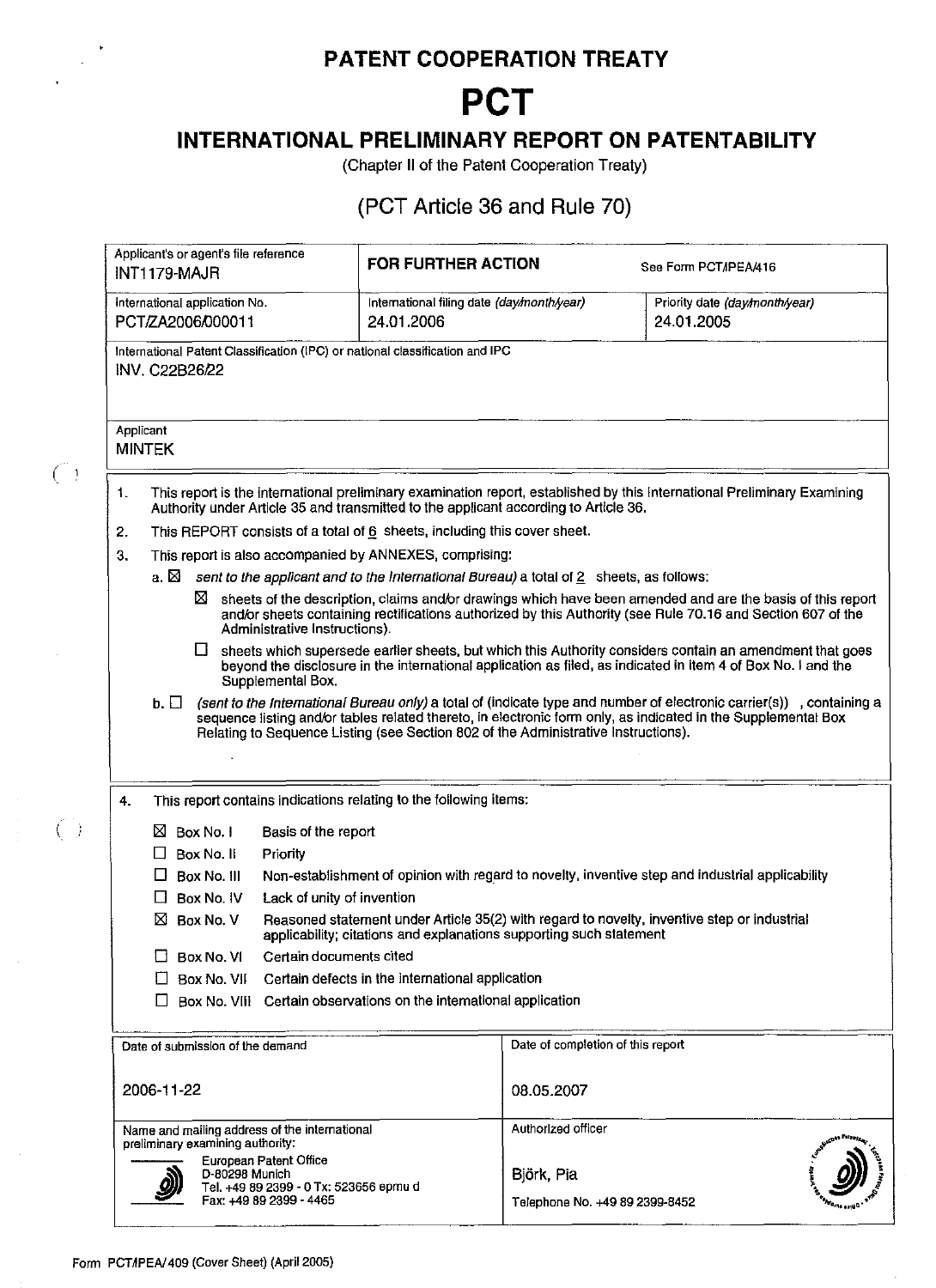## **INTERNATIONAL PRELIMINARY REPORT ON PATENTABILlTY**

 $\bigcap$ 

 $\hat{C}$ 

|  |           | <b>Box No. I</b>       | <b>Basis of the report</b>                                                                                                                                                                                                                                                                                                       |
|--|-----------|------------------------|----------------------------------------------------------------------------------------------------------------------------------------------------------------------------------------------------------------------------------------------------------------------------------------------------------------------------------|
|  |           |                        | 1. With regard to the language, this report is based on                                                                                                                                                                                                                                                                          |
|  | ⊠         |                        | the international application in the language in which it was filed                                                                                                                                                                                                                                                              |
|  | $\Box$    |                        | a translation of the international application into, which is the language<br>of a translation furnished for the purposes of:                                                                                                                                                                                                    |
|  |           |                        | $\Box$ international search (under Rules 12.3(a) and 23.1(b))<br>$\Box$ publication of the international application (under Rule 12.4(a))<br>$\Box$ international preliminary examination (under Rules 55.2(a) and/or 55.3(a))                                                                                                   |
|  |           |                        | 2. With regard to the elements <sup>*</sup> of the international application, this report is based on <i>(replacement sheets which</i><br>have been furnished to the receiving Office in response to an invitation under Article 14 are referred to in this<br>report as "originally filed" and are not annexed to this report): |
|  |           |                        | <b>Description, Pages</b>                                                                                                                                                                                                                                                                                                        |
|  | $1 - 14$  |                        | as originally filed                                                                                                                                                                                                                                                                                                              |
|  |           | <b>Claims, Numbers</b> |                                                                                                                                                                                                                                                                                                                                  |
|  | $1 - 10$  |                        | filed with telefax on 22.11.2006                                                                                                                                                                                                                                                                                                 |
|  |           |                        | <b>Drawings, Sheets</b>                                                                                                                                                                                                                                                                                                          |
|  | 1/1       |                        | as originally filed                                                                                                                                                                                                                                                                                                              |
|  | $\Box$    |                        | a sequence listing and/or any related table(s) - see Supplemental Box Relating to Sequence Listing                                                                                                                                                                                                                               |
|  | $3. \Box$ |                        | The amendments have resulted in the cancellation of:                                                                                                                                                                                                                                                                             |
|  |           |                        | $\Box$ the description, pages<br>$\Box$ the claims, Nos.                                                                                                                                                                                                                                                                         |
|  |           |                        | $\Box$ the drawings, sheets/figs<br>$\Box$ the sequence listing (specify):                                                                                                                                                                                                                                                       |
|  |           |                        | $\Box$ any table(s) related to sequence listing (specify):                                                                                                                                                                                                                                                                       |
|  | 4. LI     |                        | This report has been established as if (some of) the amendments annexed to this report and listed below<br>had not been made, since they have been considered to go beyond the disclosure as filed, as indicated in the<br>Supplemental Box (Rule 70.2(c)).                                                                      |
|  |           |                        | $\Box$ the description, pages<br>$\Box$ the claims, Nos.                                                                                                                                                                                                                                                                         |
|  |           |                        | $\Box$ the drawings, sheets/figs                                                                                                                                                                                                                                                                                                 |
|  |           |                        | $\Box$ the sequence listing (specify):<br>$\Box$ any table(s) related to sequence listing (specify):                                                                                                                                                                                                                             |
|  | $\star$   |                        | If item 4 applies, some or all of these sheets may be marked "superseded."                                                                                                                                                                                                                                                       |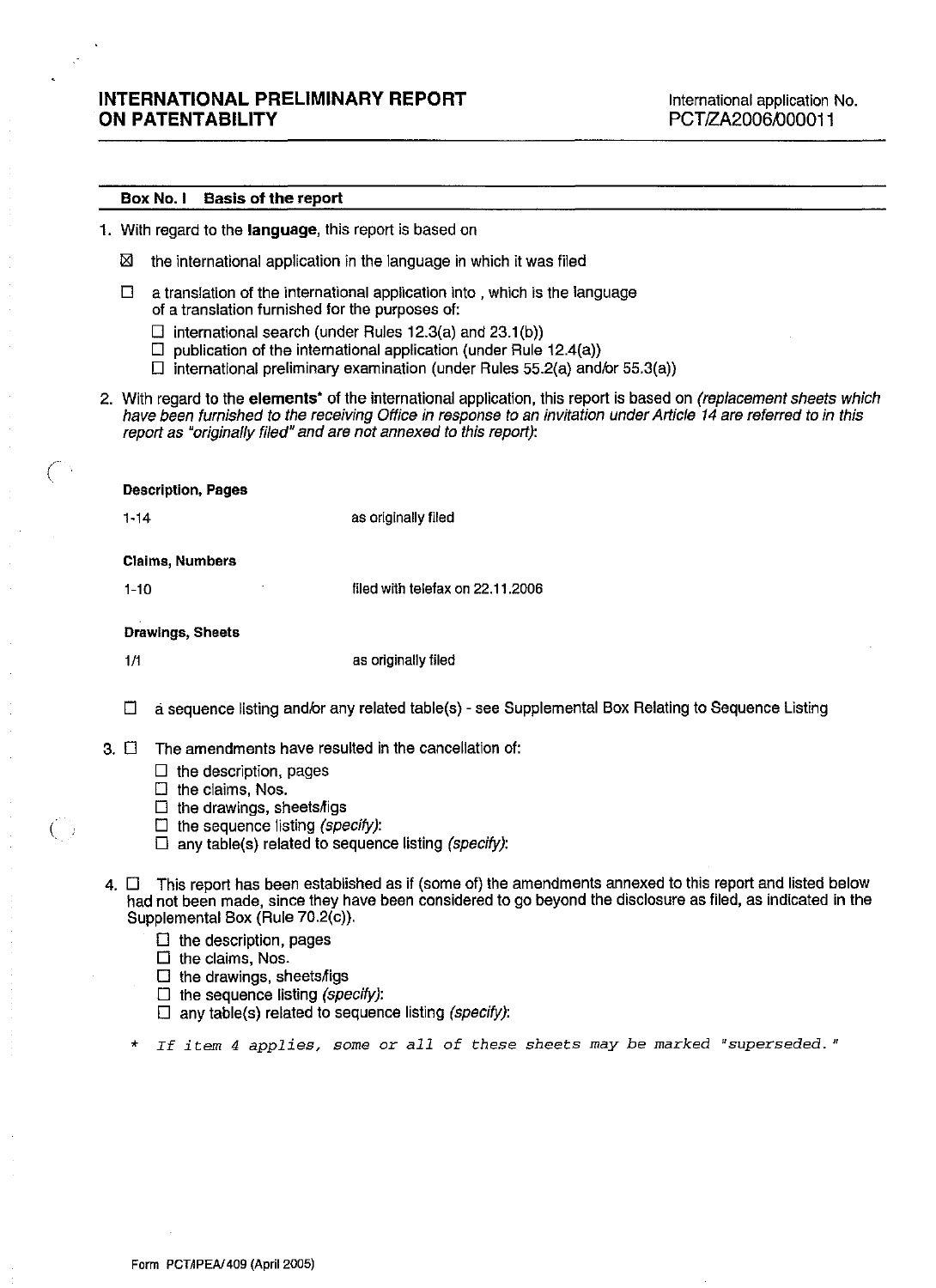| Box No. V | Reasoned statement under Article 35(2) with regard to novelty, inventive step or industrial |
|-----------|---------------------------------------------------------------------------------------------|
|           | applicability; citations and explanations supporting such statement                         |

| 1. | Statement |
|----|-----------|
|    |           |

 $\bigcap$ 

J.

 $\binom{n}{k}$ 

| Novelty (N)                   |     | Yes: Claims | 15.9         |
|-------------------------------|-----|-------------|--------------|
|                               | No: | Claims      | $6 - 8$ , 10 |
| Inventive step (IS)           |     | Yes: Claims | <u>1-5.9</u> |
|                               | No: | Claims      | $6 - 8, 10$  |
| Industrial applicability (IA) |     | Yes: Claims | $1 - 10$     |
|                               | No: | Claims      |              |

2. Citations and explanations (Rule 70.7):

#### **see separate sheet**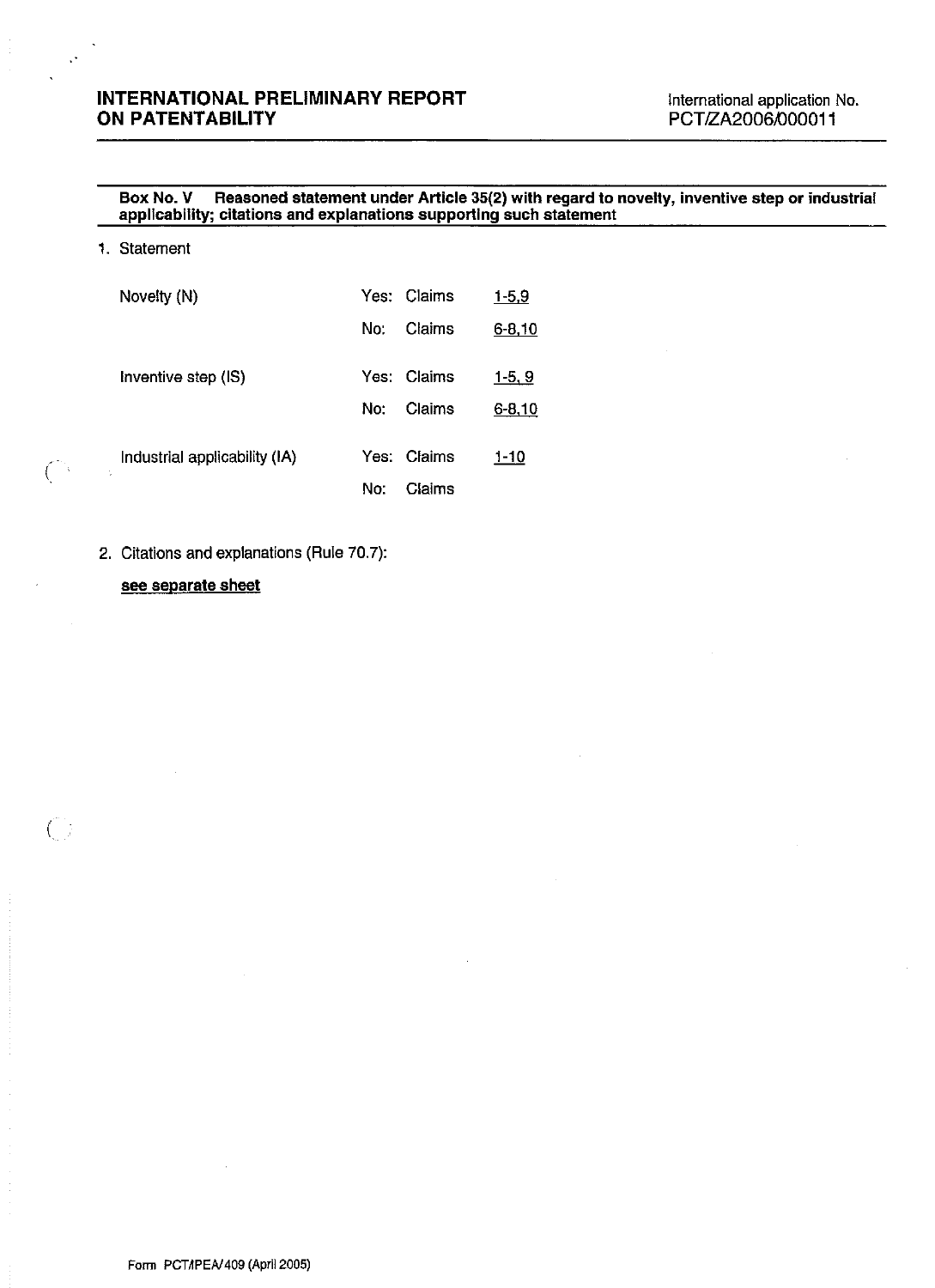1. The application relates to a method and an apparatus for condensing metal vapour, such as magnesium (Mg) and zinc (Zn), whereby the metal vapour is condensed into liquid metal and the metal is stirred in such a way to obtain a slurry of liquid metal and dross.

Starting from the Magnetherm process of US-A-2 971 833, the claimed method allows a continuous withdrawal of a metal slurry compared to the solid metal obtained batchwise in the Magnetherm process. According to the description and in particular the examples, the stirring improves the Mg condensation by pulling in Mg vapour and droplets and dissipating energy of condensation (page 13).

#### 2. **Amendments**

 $\bigcirc$ 

 $\bigcap$ 

The application has been amended by focusing in claim 1 on the obtention of a slurry ("mixing the crucible contents of liquid metal and dross in order to suspend the dross within the liquid metal thereby forming a slurry"). A basis for this can be found in [0016] of the description. The removal of the effect of the stirring on the energy of dissipation is also seen as allowable as it is a resuit of the stirring and not a technical feature of the method as such (Art.34(2)(b) PCT).

In the apparatus claim the features of an elbow and a secondary condenser have been removed. These features are not essential for making the apparatus specifically adapted to the method of claims 1-5 and the amendment is therefore seen as allowable (Art.34(2)(b) PCT).

The feature of "an overflow box to contain the metal bath level within a narrow range for efficient operation of the mixing arrangement" has been introduced as dependent claim 7. Whereas the overflow box is described in the application as filed (for example in [0038]), the feature of "a narrow range (...) arrangement" is not directly derivable from the application as filed and thus not allowable with regard to Art.34(2)(b) PCT.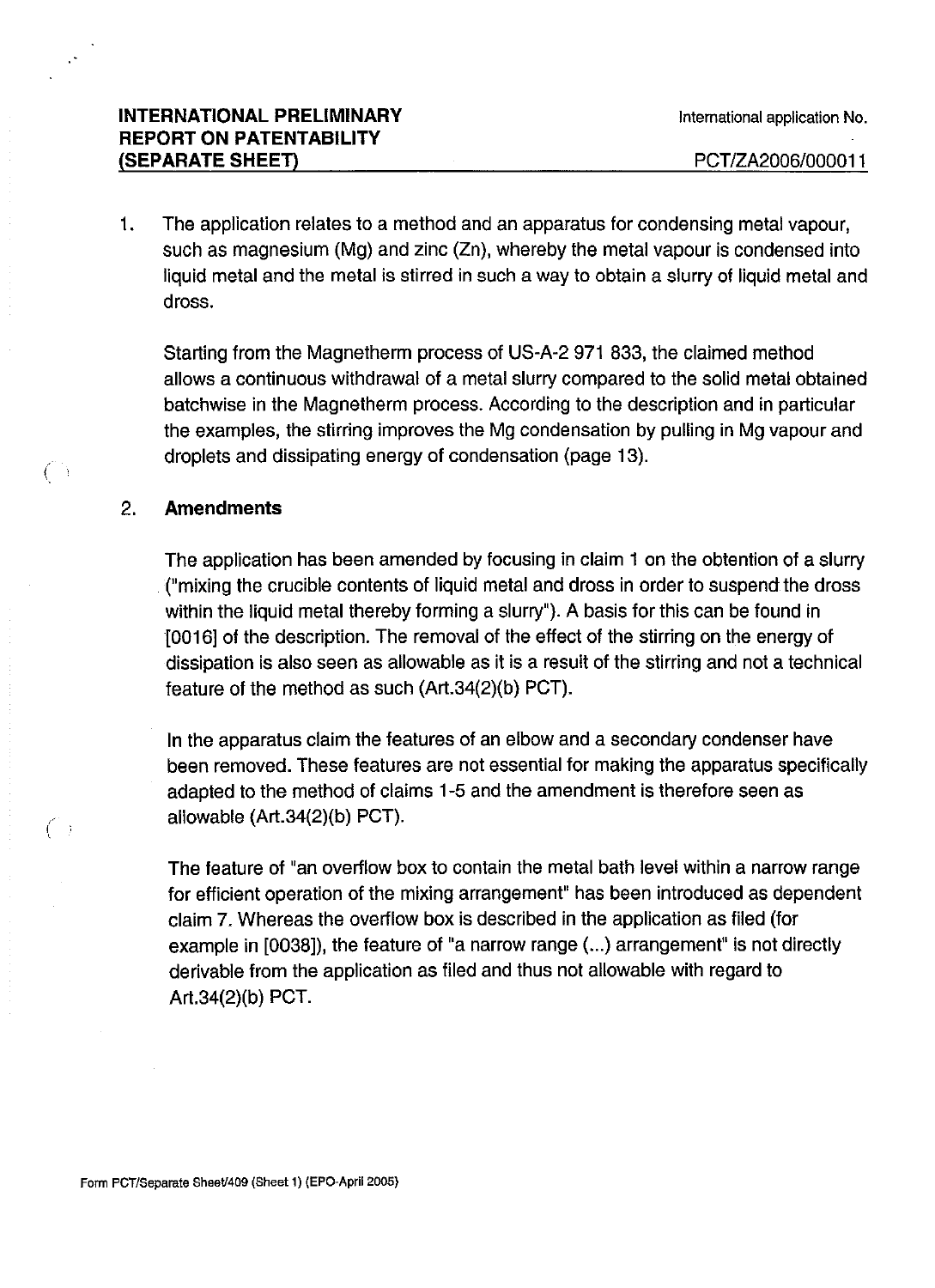3. Reference is made to the following documents:

01: US-A-3 761 248 02: US-A-2 473 304 03: WO-A-03/048398

 $\left(\begin{array}{c} \cdot \end{array}\right)$ 

, I

01 discloses a metallothermic production of Mg whereby Mg vapour is directed to a condenser 40 where the temperature is controlled by heating means 50 and the condensed Mg is maintained as liquid metal in the crucible 48. Figure 3 features a rotating paddle-wheel 74 with condensation surfaces 76 to pick up molten Mg droplets and thereby promote condensation. Other stirring means are also considered. The molten Mg is tapped at the outlet 52. An inert gas stream is used throughout the process (coL6, 1.37 - coL7, 1.21). The total pressure of the system, including the partial pressure of the inert gas is at least 0.1 atmosphere, preferably between 0.25 and 1.5 atmosphere (coL5, 1.33-35).

02 discloses a two-stage condenser for condensing Zn whereby Zn-bearing gases are introduced through a first elbow, molten Zn 5 is present in the first chamber 2 and a paddle-wheel 4 is provided to ensure that the entering gases are brought into contact with a spray of molten Zn. Liquid Zn can be run off continuously through an underflow weir 18. The second chamber 3 contains molten lead (Pb) to catch the remaining volatile Zn. The temperature is controlled either with cooling water in a jacket round the sump or by placing insulation bricks around chamber 2 (Fig.1; col.6, 1.33 - coL7, 1.15).

03 originates from the present applicant and features a continuous method for condensing metallic vapour. 03 does not describe any stirring means for the molten metal.

4. The method of claim 1 is seen as novel over the disclosures of 01 to 03 insofar as the stirring means in 01 and 02 do not lead to a slurry being obtained. The paddlewheel allows a larger contact surface between metal droplets and gas to improve condensation (see D1, col.7, l.16-21). D3 does not describe the obtention of a slurry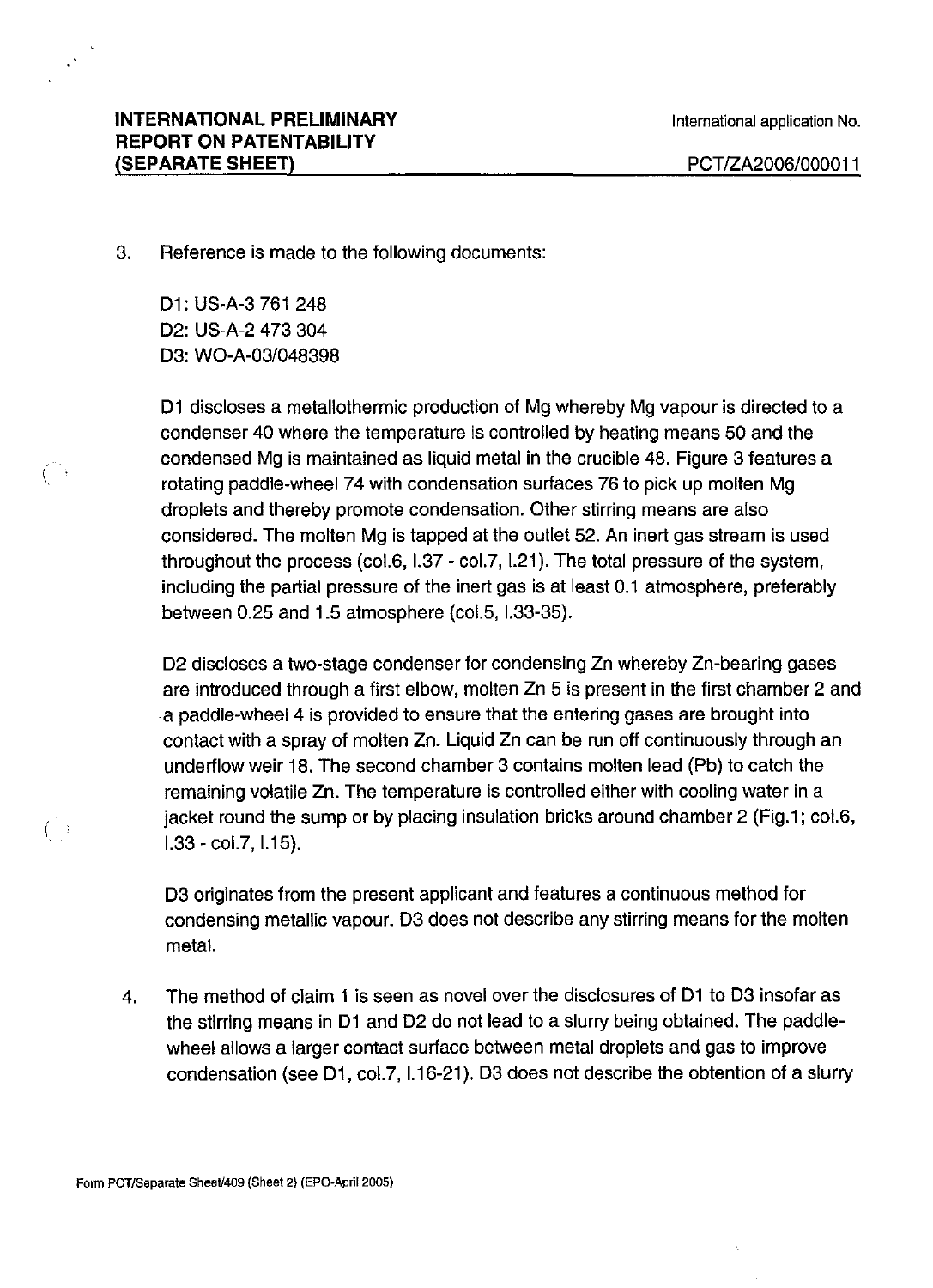$\left(\begin{array}{c}\right)$ 

 $\binom{m}{2}$ 

of liquid metal and dross and does not feature any stirring means. The requirement of Art.33(2) PCT is therefore fulfilled for the subject matter of claim 1 and of its dependent claims 2 to 6.

The apparatus of claim 6 features "a mixing arrangement to suspend dross particles into liquid metal in the crucible" and does not explicitly mention any slurry. The paddle-wheel of 01 and of 02 will achieve a slight degree of dross suspended in the liquid metal and each of these documents are therefore describing apparatuses which are novelty destroying to the subject matter of claim 6 (Art.33(2) PCT).

The introduction of the subject matter of dependent claim 9 into claim 6 would allow a novel and inventive distinction over 01 and 02.

6. There are no reference signs in the apparatus claims 6 to 10 (Rule 6.2(b) PCT).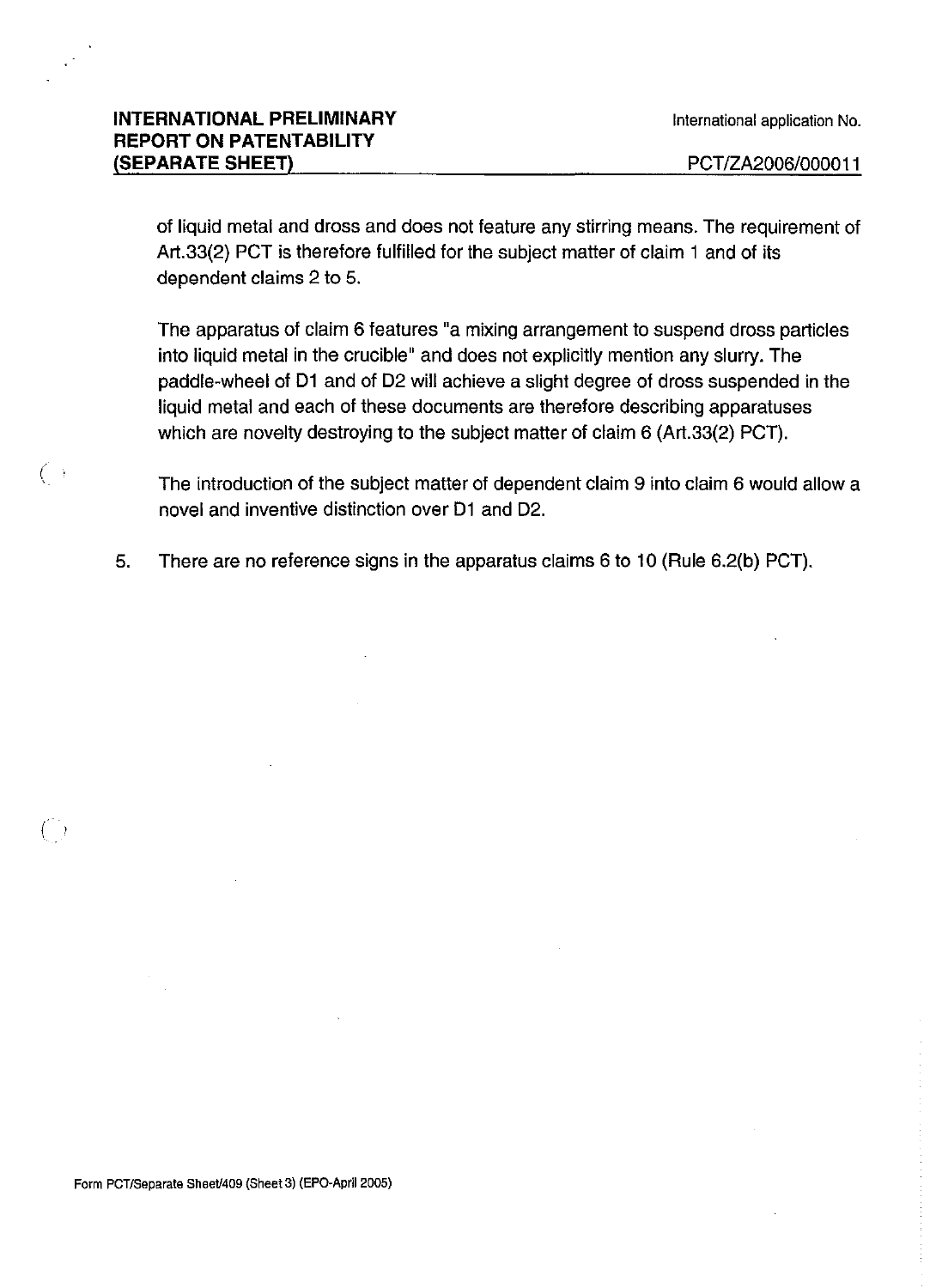5

 $\bigcap$ 

15

 $\bigcirc$ 

### CLAIMS

1. A method for continuously condensing metal vapour which includes a receiving crucible and which includes the steps of: directing a stream of metal vapour at, or close to, atmospheric pressure into a sealed condenser apparatus which includes a receiving crucible, and controlling the temperature inside the receiving crucible so that the metal vapour condenses and is kept as liquid metal in the crucible and which is characterized by the steps of:

mixing the crucible contents of liquid metal and dross in order to suspend

- 10 the dross within the liquid metal thereby forming a slurry; and tapping the slurry of liquid metal and dross from the crucible, without interrupting the production of metal.
	- 2. A method according to claim 1 wherein the metal vapour is selected from magnesium, zinc, calcium, sodium, potassium, and phosphorus vapour.
		- 3. A method according to claim 1 or 2 wherein the metal vapour is mixed with an inert gas, and contains solid particles of dross.
- 20 4. A method according to anyone of claims 1 to 3 wherein the dross comprises solid particles of mainly metal oxides.

1 AMENDED SHEET 15/01/2007